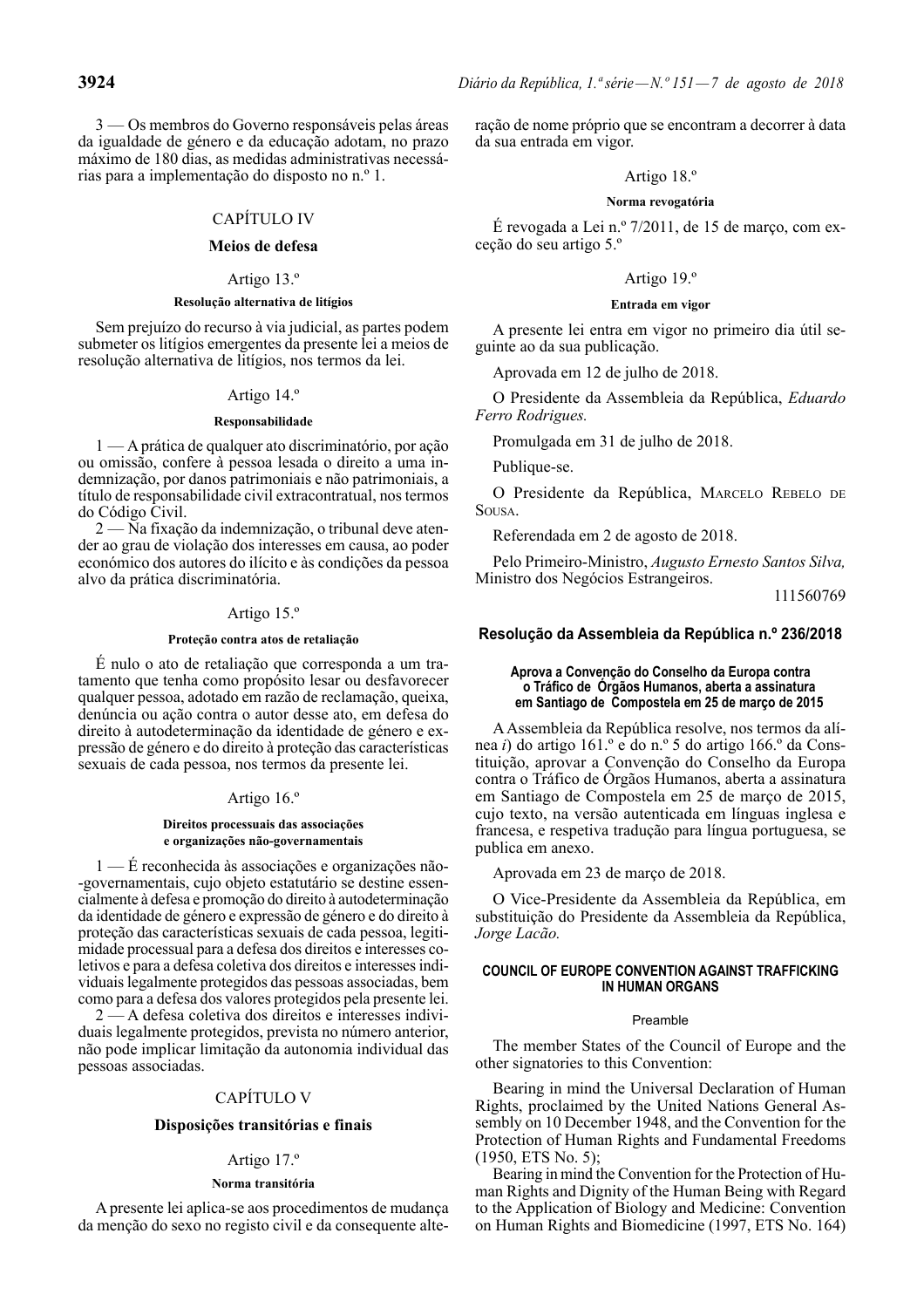and the Additional Protocol to the Convention on Human Rights and Biomedicine concerning Transplantation of Organs and Tissues of Human Origin (2002, ETS No. 186);

Bearing in mind the Protocol to Prevent, Suppress and Punish Trafficking in Persons, Especially Women and Children, supplementing the United Nations Convention Against Transnational Organized Crime (2000) and the Council of Europe Convention on Action against Trafficking in Human Beings (2005, CETS No. 197);

Considering that the aim of the Council of Europe is to achieve a greater unity between its members;

Considering that the trafficking in human organs violates human dignity and the right to life and constitutes a serious threat to public health;

Determined to contribute in a significant manner to the eradication of the trafficking in human organs through the introduction of new offences supplementing the existing international legal instruments in the field of trafficking in human beings for the purpose of the removal of organs;

Considering that the purpose of this Convention is to prevent and combat trafficking in human organs, and that the implementation of the provisions of the Convention concerning substantive criminal law should be carried out taking into account its purpose and the principle of proportionality;

Recognising that, to efficiently combat the global threat posed by the trafficking in human organs, close international co -operation between Council of Europe member States and non -member States alike should be encouraged,

have agreed as follows:

# CHAPTER I

# **Purposes, scope and use of terms**

# Article 1

### **Purposes**

The purposes of this Convention are:

*a*) To prevent and combat the trafficking in human organs by providing for the criminalisation of certain acts; *b*) To protect the rights of victims of the offences esta-

blished in accordance with this Convention;

*c*) To facilitate co-operation at national and international levels on action against the trafficking in human organs.

In order to ensure effective implementation of its provisions by the Parties, this Convention sets up a specific follow -up mechanism.

# Article 2

### **Scope and use of terms**

1 — This Convention applies to the trafficking in human organs for purposes of transplantation or other purposes, and to other forms of illicit removal and of illicit implantation.

2 — For the purposes of this Convention, the term:

— "Trafficking in human organs" shall mean any illicit activity in respect of human organs as prescribed in article 4, paragraph 1 and articles 5, 7, 8 and 9 of this Convention;

— "Human organ" shall mean a differentiated part of the human body, formed by different tissues, that maintains its structure, vascularisation and capacity to develop physiological functions with a significant level of autonomy. A part of an organ is also considered to be an organ if its function is to be used for the same purpose as the entire organ in the human body, maintaining the requirements of structure and vascularisation.

# Article 3

### **Principle of non -discrimination**

The implementation of the provisions of this Convention by the Parties, in particular the enjoyment of measures to protect the rights of victims, shall be secured without discrimination on any ground such as sex, race, colour, language, age, religion, political or any other opinion, national or social origin, association with a national minority, property, birth, sexual orientation, state of health, disability or other status.

# CHAPTER II

### **Substantive Criminal Law**

## Article 4

### **Illicit removal of human organs**

1 — Each Party shall take the necessary legislative and other measures to establish as a criminal offence under its domestic law, when committed intentionally, the removal of human organs from living or deceased donors:

*a*) Where the removal is performed without the free, informed and specific consent of the living or deceased donor, or, in the case of the deceased donor, without the removal being authorised under its domestic law;

*b*) Where, in exchange for the removal of organs, the living donor, or a third party, has been offered or has received a financial gain or comparable advantage;

*c*) Where in exchange for the removal of organs from a deceased donor, a third party has been offered or has received a financial gain or comparable advantage.

2 — Any State or the European Union may, at the time of signature or when depositing its instrument of ratification, acceptance or approval, by a declaration addressed to the Secretary General of the Council of Europe, declare that it reserves the right not to apply paragraph 1, *a*), of this article to the removal of human organs from living donors, in exceptional cases and in accordance with appropriate safeguards or consent provisions under its domestic law. Any reservation made under this paragraph shall contain a brief statement of the relevant domestic law.

3 — The expression "financial gain or comparable advantage" shall, for the purpose of paragraph 1, *b*) and *c*), not include compensation for loss of earnings and any other justifiable expenses caused by the removal or by the related medical examinations, or compensation in case of damage which is not inherent to the removal of organs.

4 — Each Party shall consider taking the necessary legislative or other measures to establish as a criminal offence under its domestic law the removal of human organs from living or deceased donors where the removal is performed outside of the framework of its domestic transplantation system, or where the removal is performed in breach of essential principles of national transplantation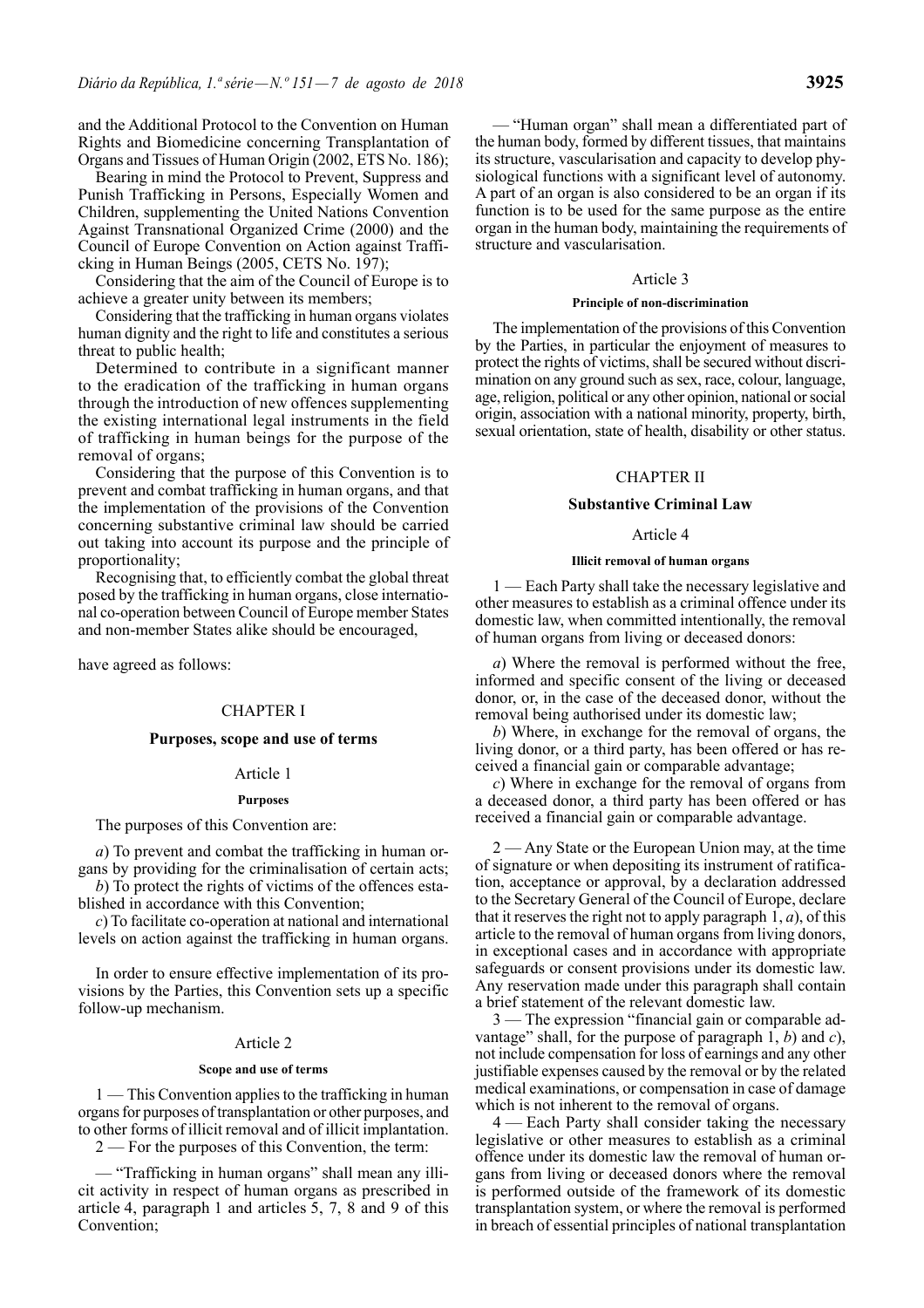laws or rules. If a Party establishes criminal offences in accordance with this provision, it shall endeavour to apply also articles 9 to 22 to such offences.

### Article 5

### **Use of illicitly removed organs for purposes of implantation or other purposes than implantation**

Each Party shall take the necessary legislative and other measures to establish as a criminal offence under its domestic law, when committed intentionally, the use of illicitly removed organs, as described in article 4, paragraph 1, for purposes of implantation or other purposes than implantation.

# Article 6

### **Implantation of organs outside of the domestic transplantation system or in breach of essential principles of national transplantation law**

Each Party shall consider taking the necessary legislative or other measures to establish as a criminal offence under its domestic law, when committed intentionally, the implantation of human organs from living or deceased donors where the implantation is performed outside of the framework of its domestic transplantation system, or where the implantation is performed in breach of essential principles of national transplantation laws or rules. If a Party establishes criminal offences in accordance with this provision, it shall endeavour to apply also articles 9 to 22 to such offences.

### Article 7

# **Illicit solicitation, recruitment, offering and requesting of undue advantages**

1 — Each Party shall take the necessary legislative and other measures to establish as a criminal offence under its domestic law, when committed intentionally, the solicitation and recruitment of an organ donor or a recipient, where carried out for financial gain or comparable advantage for the person soliciting or recruiting, or for a third party.

2 — Each Party shall take the necessary legislative and other measures to establish as a criminal offence, when committed intentionally, the promising, offering or giving by any person, directly or indirectly, of any undue advantage to healthcare professionals, its public officials or persons who direct or work for private sector entities, in any capacity, with a view to having a removal or implantation of a human organ performed or facilitated, where such removal or implantation takes place under the circumstances described in article 4, paragraph 1, or article 5 and where appropriate article 4, paragraph 4 or article 6.

3 — Each Party shall take the necessary legislative and other measures to establish as a criminal offence, when committed intentionally, the request or receipt by healthcare professionals, its public officials or persons who direct or work for private sector entities, in any capacity, of any undue advantage with a view to performing or facilitating the performance of a removal or implantation of a human organ, where such removal or implantation takes place under the circumstances described in article 4, paragraph 1 or article 5 and where appropriate article 4, paragraph 4 or article 6.

# Article 8

### **Preparation, preservation, storage, transportation, transfer, receipt, import and export of illicitly removed human organs**

Each Party shall take the necessary legislative and other measures to establish as a criminal offence under its domestic law, when committed intentionally:

*a*) The preparation, preservation, and storage of illicitly removed human organs as described in article 4, paragraph 1, and where appropriate article 4, paragraph 4;

*b*) The transportation, transfer, receipt, import and export of illicitly removed human organs as described in article 4, paragraph 1, and where appropriate article 4, paragraph 4.

# Article 9

## **Aiding or abetting and attempt**

1 — Each Party shall take the necessary legislative and other measures to establish as criminal offences, when committed intentionally, aiding or abetting the commission of any of the criminal offences established in accordance with this Convention.

2 — Each Party shall take the necessary legislative and other measures to establish as a criminal offence the intentional attempt to commit any of the criminal offences established in accordance with this Convention.

3 — Any State or the European Union may, at the time of signature or when depositing its instrument of ratification, acceptance or approval, by a declaration addressed to the Secretary General of the Council of Europe, declare that it reserves the right not to apply, or to apply only in specific cases or conditions, paragraph 2 to offences established in accordance with article 7 and article 8.

### Article 10

## **Jurisdiction**

1 — Each Party shall take such legislative or other measures as may be necessary to establish jurisdiction over any offence established in accordance with this Convention, when the offence is committed:

*a*) In its territory; or

*b*) On board a ship flying the flag of that Party; or

*c*) On board an aircraft registered under the laws of that Party; or

*d*) By one of its nationals; or

*e*) By a person who has his or her habitual residence in its territory.

2 — Each Party shall endeavour to take the necessary legislative or other measures to establish jurisdiction over any offence established in accordance with this Convention where the offence is committed against one of its nationals or a person who has his or her habitual residence in its territory.

3 — Any State or the European Union may, at the time of signature or when depositing its instrument of ratification, acceptance or approval, by a declaration addressed to the Secretary General of the Council of Europe, declare that it reserves the right not to apply or to apply only in specific cases or conditions the jurisdiction rules laid down in paragraph 1, *d*) and *e*), of this article.

4 — For the prosecution of the offences established in accordance with this Convention, each Party shall take the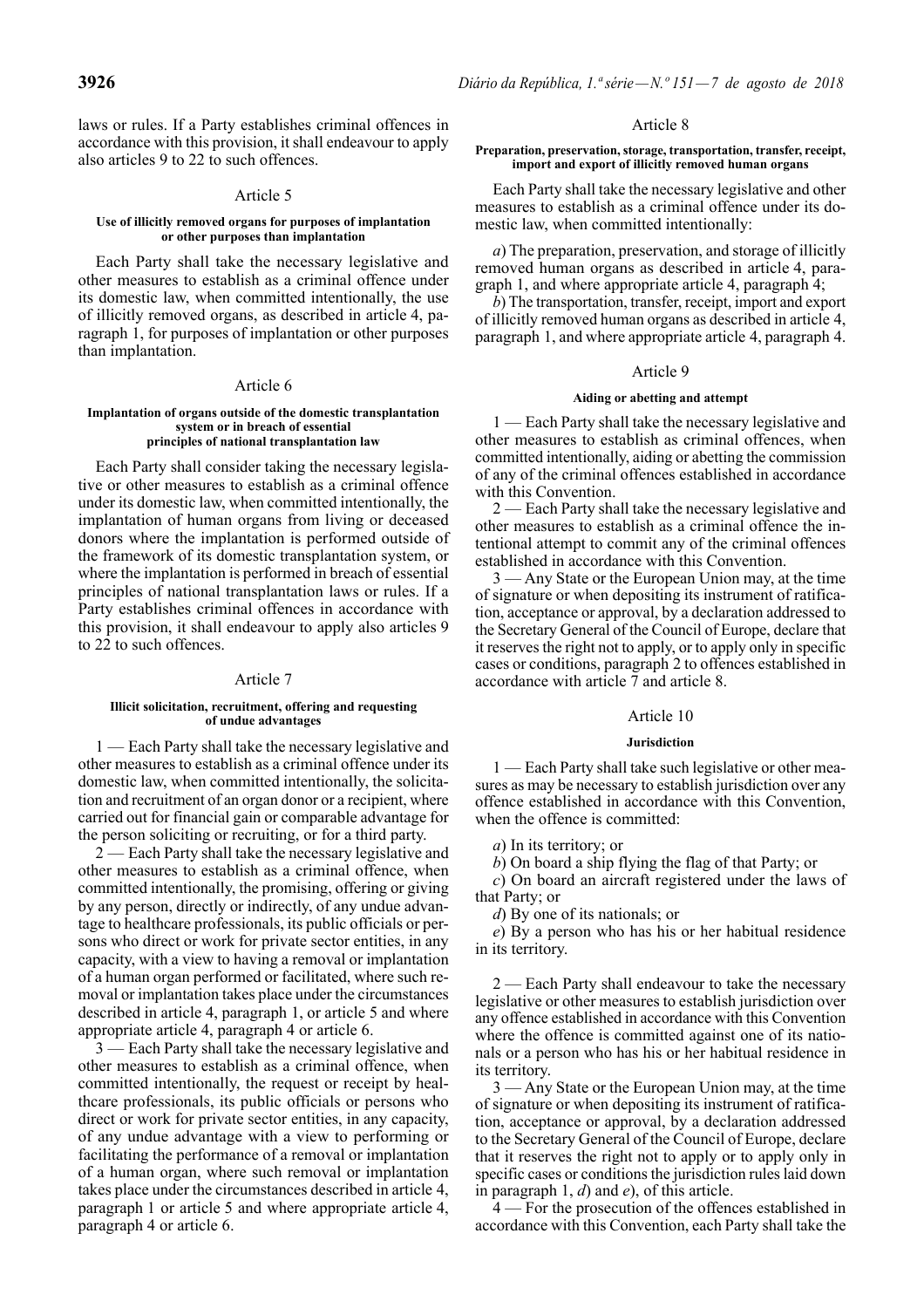necessary legislative or other measures to ensure that its jurisdiction as regards paragraph 1, *d*) and *e*), of this article is not subordinated to the condition that the prosecution can only be initiated following a report from the victim or the laying of information by the State of the place where the offence was committed.

5 — Any State or the European Union may, at the time of signature or when depositing its instrument of ratification, acceptance or approval, by a declaration addressed to the Secretary General of the Council of Europe, declare that it reserves the right not to apply or to apply only in specific cases paragraph 4 of this article.

6 — Each Party shall take the necessary legislative or other measures to establish jurisdiction over the offences established in accordance with this Convention, in cases where an alleged offender is present on its territory and it does not extradite him or her to another State, solely on the basis of his or her nationality.

7 — When more than one Party claims jurisdiction over an alleged offence established in accordance with this Convention, the Parties involved shall, where appropriate, consult with a view to determining the most appropriate jurisdiction for prosecution.

8 — Without prejudice to the general rules of international law, this Convention does not exclude any criminal jurisdiction exercised by a Party in accordance with its internal law.

# Article 11

## **Corporate liability**

1 — Each Party shall take the necessary legislative and other measures to ensure that legal persons can be held liable for offences established in accordance with this Convention, when committed for their benefit by any natural person, acting either individually or as part of an organ of the legal person, who has a leading position within it based on:

*a*) A power of representation of the legal person;

*b*) An authority to take decisions on behalf of the legal person;

*c*) An authority to exercise control within the legal person.

2 — Apart from the cases provided for in paragraph 1 of this article, each Party shall take the necessary legislative and other measures to ensure that a legal person can be held liable where the lack of supervision or control by a natural person referred to in paragraph 1 has made possible the commission of an offence established in accordance with this Convention for the benefit of that legal person by a natural person acting under its authority.

3 — Subject to the legal principles of the Party, the liability of a legal person may be criminal, civil or administrative.

4 — Such liability shall be without prejudice to the criminal liability of the natural persons who have committed the offence.

# Article 12

#### **Sanctions and measures**

1 — Each Party shall take the necessary legislative and other measures to ensure that the offences established in accordance with this Convention are punishable by effective, proportionate and dissuasive sanctions. These sanctions shall include, for offences established in accordance with article 4, paragraph 1 and, where appropriate, article 5 and articles 7 to 9, when committed by natural persons, penalties involving deprivation of liberty that may give rise to extradition.

2 — Each Party shall take the necessary legislative and other measures to ensure that legal persons held liable in accordance with article 11 are subject to effective, proportionate and dissuasive sanctions, including criminal or non -criminal monetary sanctions, and may include other measures, such as:

*a*) Temporary or permanent disqualification from exercising commercial activity;

*b*) Placing under judicial supervision;

*c*) A judicial winding-up order.

3 — Each Party shall take the necessary legislative and other measures to:

*a*) Permit seizure and confiscation of proceeds of the criminal offences established in accordance with this Convention, or property whose value corresponds to such proceeds;

*b*) Enable the temporary or permanent closure of any establishment used to carry out any of the criminal offences established in accordance with this Convention, without prejudice to the rights of bona fide third parties, or deny the perpetrator, temporarily or permanently, in conformity with the relevant provisions of domestic law, the exercise of a professional activity relevant to the commission of any of the offences established in accordance with this Convention.

# Article 13

### **Aggravating circumstances**

Each Party shall take the necessary legislative and other measures to ensure that the following circumstances, in so far as they do not already form part of the constituent elements of the offence, may, in conformity with the relevant provisions of domestic law, be taken into consideration as aggravating circumstances in determining the sanctions in relation to the offences established in accordance with this Convention:

*a*) The offence caused the death of, or serious damage to the physical or mental health of, the victim;

*b*) The offence was committed by a person abusing his or her position;

*c*) The offence was committed in the framework of a criminal organisation;

*d*) The perpetrator has previously been convicted of offences established in accordance with this Convention;

*e*) The offence was committed against a child or any other particularly vulnerable person.

### Article 14

### **Previous convictions**

Each Party shall take the necessary legislative and other measures to provide for the possibility to take into account final sentences passed by another Party in relation to the offences established in accordance with this Convention when determining the sanctions.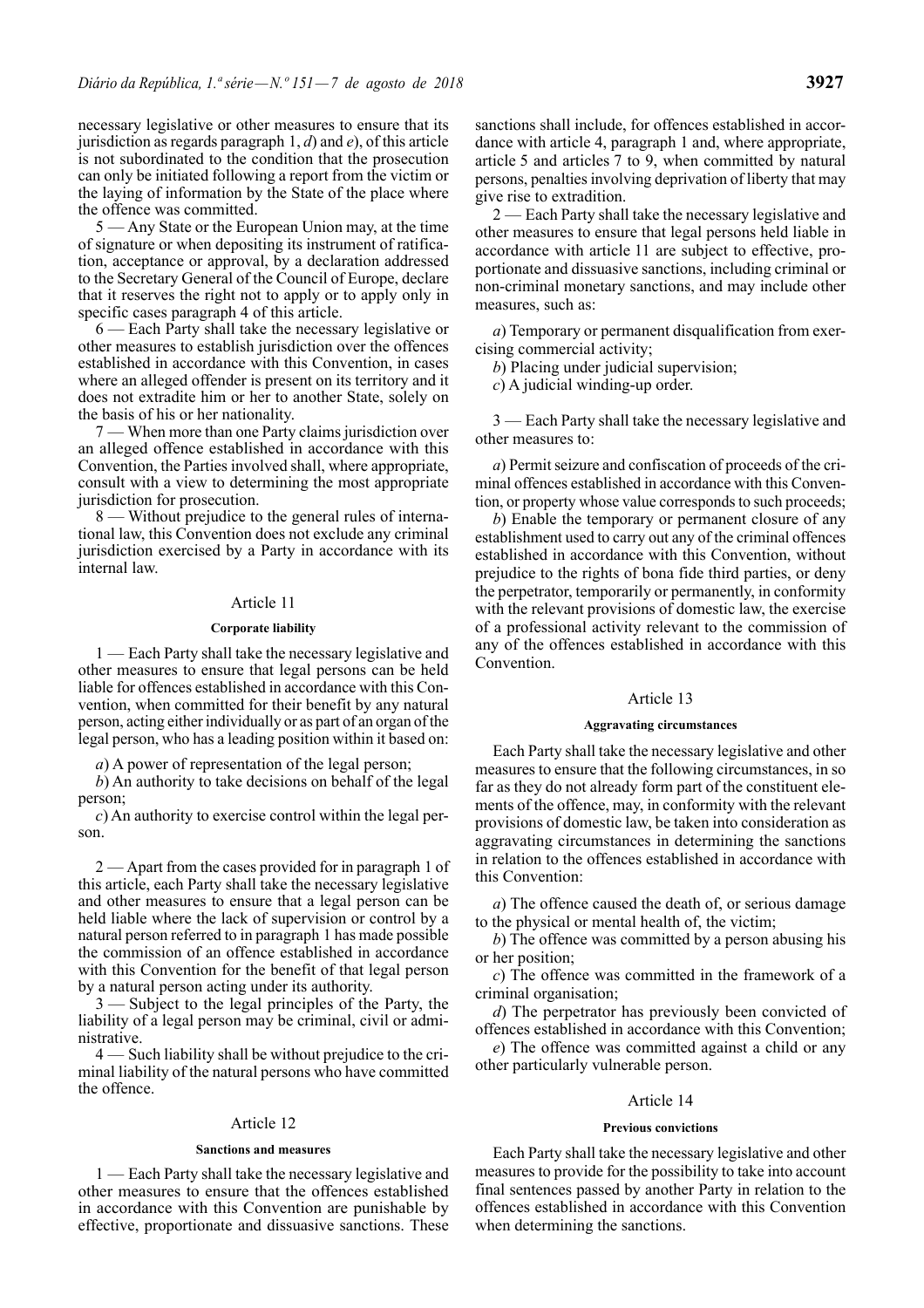# CHAPTER III

# **Criminal Procedural Law**

# Article 15

# **Initiation and continuation of proceedings**

Each Party shall take the necessary legislative and other measures to ensure that investigations or prosecution of offences established in accordance with this Convention should not be subordinate to a complaint and that the proceedings may continue even if the complaint is withdrawn.

### Article 16

### **Criminal investigations**

Each Party shall take the necessary legislative and other measures, in conformity with the principles of its domestic law, to ensure effective criminal investigation and prosecution of offences established in accordance with this **Convention** 

### Article 17

### **International co -operation**

1 — The Parties shall co -operate with each other, in accordance with the provisions of this Convention and in pursuance of relevant applicable international and regional instruments and arrangements agreed on the basis of uniform or reciprocal legislation and their domestic law, to the widest extent possible, for the purpose of investigations or proceedings concerning the offences established in accordance with this Convention, including seizure and confiscation.

2 — The Parties shall co-operate to the widest extent possible in pursuance of the relevant applicable international, regional and bilateral treaties on extradition and mutual legal assistance in criminal matters concerning the offences established in accordance with this Convention.

3 — If a Party that makes extradition or mutual legal assistance in criminal matters conditional on the existence of a treaty receives a request for extradition or legal assistance in criminal matters from a Party with which it has no such a treaty, it may, acting in full compliance with its obligations under international law and subject to the conditions provided for by the domestic law of the requested Party, consider this Convention as the legal basis for extradition or mutual legal assistance in criminal matters in respect of the offences established in accordance with this Convention.

# CHAPTER IV

### **Protection measures**

## Article 18

### **Protection of victims**

Each Party shall take the necessary legislative and other measures to protect the rights and interests of victims of offences established in accordance with this Convention, in particular by:

*a*) Ensuring that victims have access to information relevant to their case and which is necessary for the protection of their health and other rights involved;

*b*) Assisting victims in their physical, psychological and social recovery;

*c*) Providing, in its domestic law, for the right of victims to compensation from the perpetrators.

# Article 19

### **Standing of victims in criminal proceedings**

1 — Each Party shall take the necessary legislative and other measures to protect the rights and interests of victims at all stages of criminal investigations and proceedings, in particular by:

*a*) Informing them of their rights and the services at their disposal and, upon request, the follow -up given to their complaint, the charges retained, the state of the criminal proceedings, unless in exceptional cases the proper handling of the case may be adversely affected by such notification, and their role therein as well as the outcome of their cases;

*b*) Enabling them, in a manner consistent with the procedural rules of domestic law, to be heard, to supply evidence and have their views, needs and concerns presented, directly or through an intermediary, and considered;

*c*) Providing them with appropriate support services so that their rights and interests are duly presented and taken into account;

*d*) Providing effective measures for their safety, as well as that of their families, from intimidation and retaliation.

2 — Each Party shall ensure that victims have access, as from their first contact with the competent authorities, to information on relevant judicial and administrative proceedings.

3 — Each Party shall ensure that victims have access to legal aid, in accordance with domestic law and provided free of charge where warranted, when it is possible for them to have the status of parties to criminal proceedings.

4 — Each Party shall take the necessary legislative and other measures to ensure that victims of an offence established in accordance with this Convention committed in the territory of a Party other than the one where they reside can make a complaint before the competent authorities of their State of residence.

5 — Each Party shall provide, by means of legislative or other measures, in accordance with the conditions provided for by its domestic law, the possibility for groups, foundations, associations or governmental or non -governmental organisations, to assist and/or support the victims with their consent during criminal proceedings concerning the offences established in accordance with this Convention.

# Article 20

### **Protection of witnesses**

1 — Each Party shall, within its means and in accordance with the conditions provided for by its domestic law, provide effective protection from potential retaliation or intimidation for witnesses in criminal proceedings, who give testimony concerning offences covered by this Convention and, as appropriate, for their relatives and other persons close to them.

2 — Paragraph 1 of this article shall also apply to victims insofar as they are witnesses.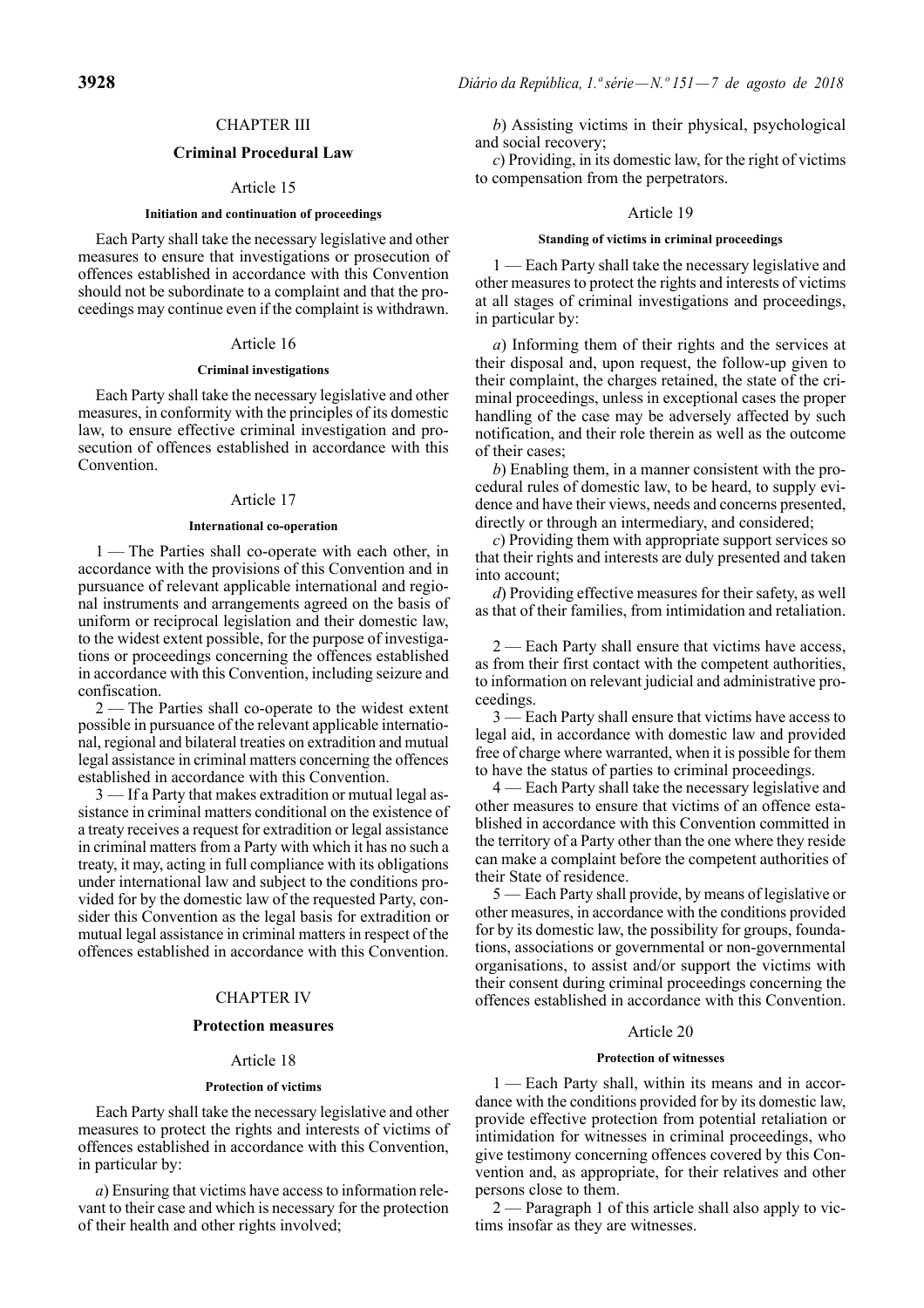# CHAPTER V

# **Prevention measures**

# Article 21

# **Measures at domestic level**

1 — Each Party shall take the necessary legislative and other measures to ensure:

*a*) The existence of a transparent domestic system for the transplantation of human organs;

*b*) Equitable access to transplantation services for patients;

*c*) Adequate collection, analysis and exchange of information related to the offences covered by this Convention in co -operation between all relevant authorities.

2 — With the aim of preventing and combating trafficking in human organs, each Party shall take measures, as appropriate:

*a*) To provide information or strengthen training for healthcare professionals and relevant officials in the prevention of and combat against trafficking in human organs;

*b*) To promote awareness-raising campaigns addressed to the general public about the unlawfulness and dangers of trafficking in human organs.

3 — Each Party shall take the necessary legislative and other measures to prohibit the advertising of the need for, or availability of human organs, with a view to offering or seeking financial gain or comparable advantage.

### Article 22

### **Measures at international level**

The Parties shall, to the widest extent possible, cooperate with each other in order to prevent trafficking in human organs. In particular, the Parties shall:

*a*) Report to the Committee of the Parties at its request on the number of cases of trafficking in human organs within their respective jurisdictions;

*b*) Designate a national contact point for the exchange of information pertaining to trafficking in human organs.

### CHAPTER VI

### **Follow -up mechanism**

### Article 23

### **Committee of the Parties**

1 — The Committee of the Parties shall be composed of representatives of the Parties to the Convention.

2 — The Committee of the Parties shall be convened by the Secretary General of the Council of Europe. Its first meeting shall be held within a period of one year following the entry into force of this Convention for the tenth signatory having ratified it. It shall subsequently meet whenever at least one third of the Parties or the Secretary General so requests.

3 — The Committee of the Parties shall adopt its own rules of procedure.

4 — The Committee of the Parties shall be assisted by the Secretariat of the Council of Europe in carrying out its functions.

### Article 24

### **Other representatives**

1 — The Parliamentary Assembly of the Council of Europe, the European Committee on Crime Problems (CDPC), as well as other relevant Council of Europe intergovernmental or scientific committees, shall each appoint a representative to the Committee of the Parties in order to contribute to a multisectoral and multidisciplinary approach.

2 — The Committee of Ministers may invite other Council of Europe bodies to appoint a representative to the Committee of the Parties after consulting the latter.

3 — Representatives of relevant international bodies may be admitted as observers to the Committee of the Parties following the procedure established by the relevant rules of the Council of Europe.

4 — Representatives of relevant official bodies of the Parties may be admitted as observers to the Committee of the Parties following the procedure established by the relevant rules of the Council of Europe.

5 — Representatives of civil society, and in particular nongovernmental organisations, may be admitted as observers to the Committee of the Parties following the procedure established by the relevant rules of the Council of Europe.

6 — In the appointment of representatives under paragraphs 2 to 5 of this article, a balanced representation of the different sectors and disciplines shall be ensured.

7 — Representatives appointed under paragraphs 1 to 5 above shall participate in meetings of the Committee of the Parties without the right to vote.

### Article 25

### **Functions of the Committee of the Parties**

1 — The Committee of the Parties shall monitor the implementation of this Convention. The rules of procedure of the Committee of the Parties shall determine the procedure for evaluating the implementation of this Convention, using a multisectoral and multidisciplinary approach.

2 — The Committee of the Parties shall also facilitate the collection, analysis and exchange of information, experience and good practice between States to improve their capacity to prevent and combat trafficking in human organs. The Committee may avail itself of the expertise of other relevant Council of Europe committees and bodies.

3 — Furthermore, the Committee of the Parties shall, where appropriate:

*a*) Facilitate the effective use and implementation of this Convention, including the identification of any problems that may arise and the effects of any declaration or reservation made under this Convention;

*b*) Express an opinion on any question concerning the application of this Convention and facilitate the exchange of information on significant legal, policy or technological developments;

*c*) Make specific recommendations to Parties concerning the implementation of this Convention.

4 — The European Committee on Crime Problems (CDPC) shall be kept periodically informed regarding the activities mentioned in paragraphs 1, 2 and 3 of this article.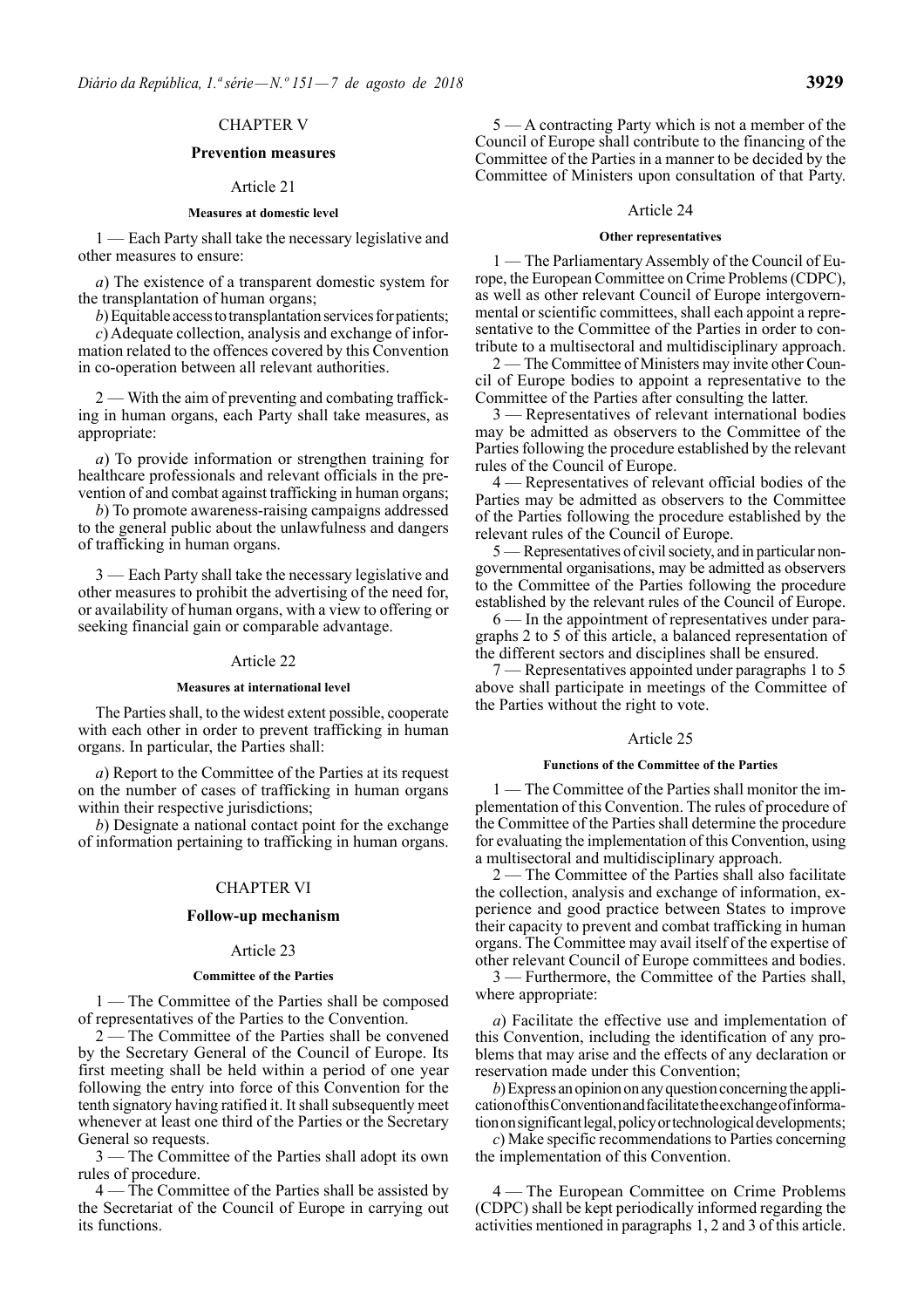## CHAPTER VII

### **Relationship with other international instruments**

### Article 26

### **Relationship with other international instruments**

1 — This Convention shall not affect the rights and obligations arising from the provisions of other international instruments to which Parties to the present Convention are Parties or shall become Parties and which contain provisions on matters governed by this Convention.

2 — The Parties to the Convention may conclude bilateral or multilateral agreements with one another on the matters dealt with in this Convention, for purposes of supplementing or strengthening its provisions or facilitating the application of the principles embodied in it.

### CHAPTER VIII

### **Amendments to the Convention**

## Article 27

#### **Amendments**

1 — Any proposal for an amendment to this Convention presented by a Party shall be communicated to the Secretary General of the Council of Europe and forwarded by him or her to the member States of the Council of Europe, the non -member States enjoying observer status with the Council of Europe, the European Union, and any State having been invited to sign this Convention.

2 — Any amendment proposed by a Party shall be communicated to the European Committee on Crime Problems (CDPC) and other relevant Council of Europe intergovernmental or scientific committees, which shall submit to the Committee of the Parties their opinions on that proposed amendment.

3 — The Committee of Ministers of the Council of Europe shall consider the proposed amendment and the opinion submitted by the Committee of Parties and, after having consulted the Parties to this Convention that are not members of the Council of Europe, may adopt the amendment by the majority provided for in article 20, *d*), of the Statute of the Council of Europe.

4 — The text of any amendment adopted by the Committee of Ministers in accordance with paragraph 3 of this article shall be forwarded to the Parties for acceptance.

5 — Any amendment adopted in accordance with paragraph 3 of this article shall enter into force on the first day of the month following the expiration of a period of one month after the date on which all Parties have informed the Secretary General that they have accepted it.

### CHAPTER IX

### **Final clauses**

### Article 28

### **Signature and entry into force**

1 — This Convention shall be open for signature by the member States of the Council of Europe, the European Union and the non -member States which enjoy observer status with the Council of Europe. It shall also be open for signature by any other non -member State of the Council of Europe upon invitation by the Committee of Ministers. The decision to invite a non-member State to sign the Convention shall be taken by the majority provided for in article 20, *d*), of the Statute of the Council of Europe, and by unanimous vote of the representatives of the Contracting States entitled to sit on the Committee of Ministers. This decision shall be taken after having obtained the unanimous agreement of the other States/European Union having expressed their consent to be bound by this Convention.

2 — This Convention is subject to ratification, acceptance or approval. Instruments of ratification, acceptance or approval shall be deposited with the Secretary General of the Council of Europe.

3 — This Convention shall enter into force on the first day of the month following the expiration of a period of three months after the date on which five signatories, including at least three member States of the Council of Europe, have expressed their consent to be bound by the Convention in accordance with the provisions of the preceding paragraph.

4 — In respect of any State or the European Union, which subsequently expresses its consent to be bound by the Convention, it shall enter into force on the first day of the month following the expiration of a period of three months after the date of the deposit of its instrument of ratification, acceptance or approval.

### Article 29

### **Territorial application**

1 — Any State or the European Union may, at the time of signature or when depositing its instrument of ratification, acceptance or approval, specify the territory or territories to which this Convention shall apply.

2 — Any Party may, at any later date, by a declaration addressed to the Secretary General of the Council of Europe, extend the application of this Convention to any other territory specified in the declaration and for whose international relations it is responsible or on whose behalf it is authorised to give undertakings. In respect of such territory, the Convention shall enter into force on the first day of the month following the expiration of a period of three months after the date of receipt of such declaration by the Secretary General.

3 — Any declaration made under the two preceding paragraphs may, in respect of any territory specified in such declaration, be withdrawn by a notification addressed to the Secretary General of the Council of Europe. The withdrawal shall become effective on the first day of the month following the expiration of a period of three months after the date of receipt of such notification by the Secretary General.

## Article 30

#### **Reservations**

1 — Any State or the European Union may, at the time of signature or when depositing its instrument of ratification, acceptance or approval, declare that it avails itself of one or more of the reservations provided for in articles 4, paragraph 2; 9, paragraph 3; 10, paragraphs 3 and 5.

2 — Any State or the European Union may also, at the time of signature or when deposing its instrument of ratification, acceptance or approval, declare that it reserves the right to apply the article 5 and article 7, paragraphs 2 and 3, only when the offences are committed for purposes of implantation, or for purposes of implantation and other purposes as specified by the Party.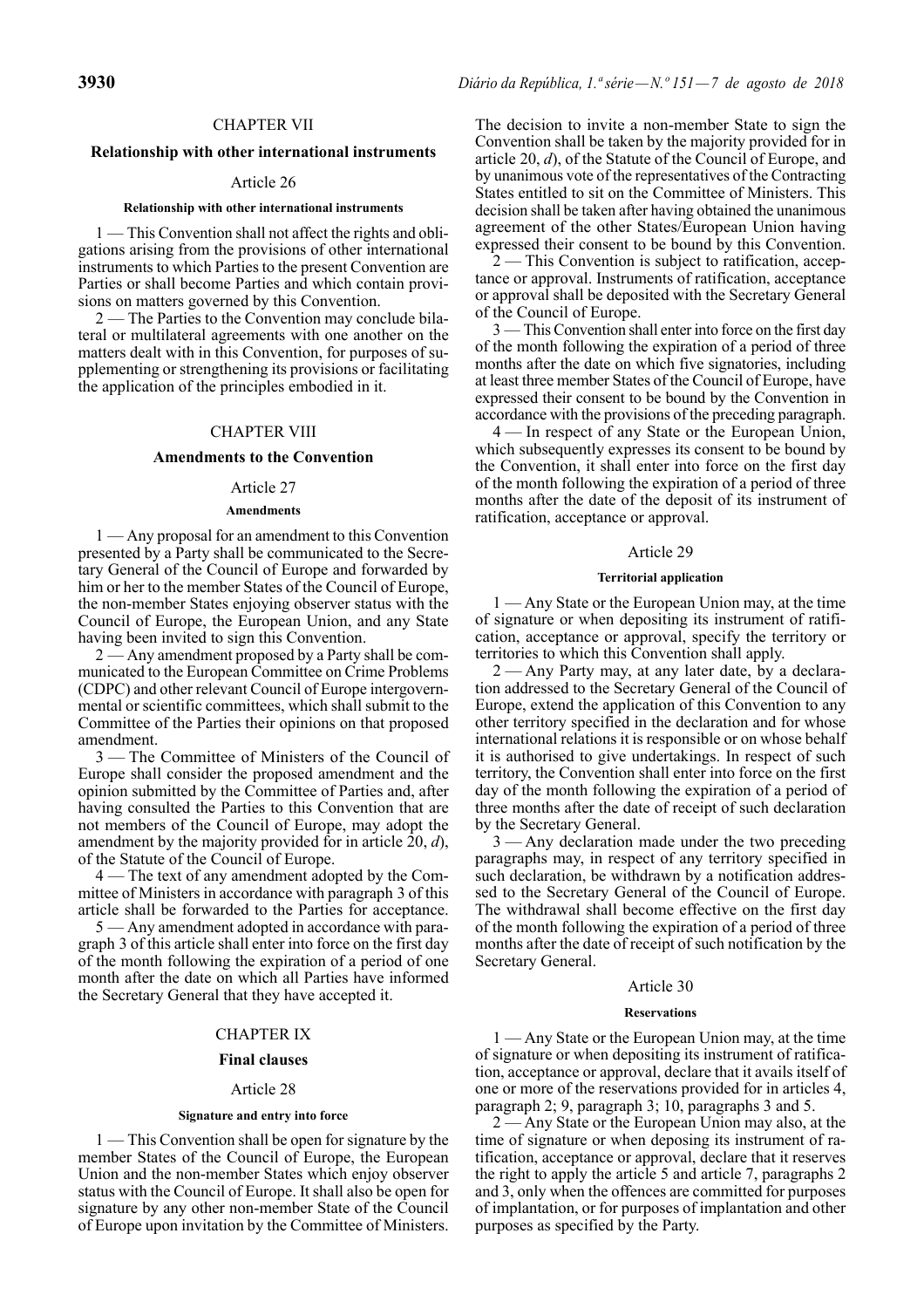3 — No other reservation may be made.

4 — Each Party which has made a reservation may, at any time, withdraw it entirely or partially by a notification addressed to the Secretary General of the Council of Europe. The withdrawal shall take effect from the date of the receipt of such notification by the Secretary General.

### Article 31

## **Dispute settlement**

The Committee of the Parties will follow in close co -operation with the European Committee on Crime Problems (CDPC) and other relevant Council of Europe intergovernmental or scientific committees the application of this Convention and facilitate, when necessary, the friendly settlement of all difficulties related to its application.

# Article 32

## **Denunciation**

1 — Any Party may, at any time, denounce this Convention by means of a notification addressed to the Secretary General of the Council of Europe.

2 — Such denunciation shall become effective on the first day of the month following the expiration of a period of three months after the date of receipt of the notification by the Secretary General.

# Article 33

### **Notification**

The Secretary General of the Council of Europe shall notify the member States of the Council of Europe, the non -member States enjoying observer status with the Council of Europe, the European Union, and any State having been invited to sign this Convention in accordance with the provisions of article 28, of:

*a*) Any signature;

*b*) The deposit of any instrument of ratification, acceptance or approval;

*c*) Any date of entry into force of this Convention in accordance with article 28;

*d*) Any amendment adopted in accordance with article 27 and the date on which such an amendment enters into force;

*e*) Any reservation and withdrawal of reservation made in pursuance of article 30;

*f*) Any denunciation made in pursuance of the provisions of article 32;

*g*) Any other act, notification or communication relating to this Convention.

In witness whereof the undersigned, being duly authorised thereto, have signed this Convention.

Done in Santiago de Compostela, this 25th day of March 2015, in English and in French, both texts being equally authentic, in a single copy which shall be deposited in the archives of the Council of Europe. The Secretary General of the Council of Europe shall transmit certified copies to each member State of the Council of Europe, to the non -member States which enjoy observer status with the Council of Europe, to the European Union and to any State invited to sign this Convention.

# **CONVENTION DU CONSEIL DE L'EUROPE CONTRE LE TRAFIC D'ORGANES HUMAINS**

# Préambule

Les Etats membres du Conseil de l'Europe et les autres signataires de la présente Convention:

Ayant à l'esprit la Déclaration universelle des droits de l'homme, proclamée par l'Assemblée générale des Nations Unies le 10 décembre 1948, et la Convention de sauvegarde des droits de l'homme et des libertés fondamentales  $(1950, \text{STE} \text{ n.}^{\circ} 5);$ 

Ayant à l'esprit la Convention pour la protection des droits de l'homme et de la dignité de l'être humain à l'égard des applications de la biologie et de la médecine: Convention sur les droits de l'homme et la biomédecine (1997, STE n.º 164) et le Protocole additionnel à la Convention sur les droits de l'homme et la biomédecine relatif à la transplantation d'organes et de tissus d'origine humaine  $(2002, \text{STE} \text{ n.}^{\circ} 186);$ 

Ayant à l'esprit le Protocole additionnel à la Convention des Nations Unies contre la criminalité transnationale organisée visant à prévenir, réprimer et punir la traite des personnes, en particulier des femmes et des enfants (2000) et la Convention du Conseil de l'Europe sur la lutte contre la traite des êtres humains (2005, STCE n.º 197);

Considérant que le but du Conseil de l'Europe est de réaliser une union plus étroite entre ses membres;

Considérant que le trafic d'organes humains constitue une atteinte à la dignité humaine et au droit à la vie et fait peser une grave menace sur la santé publique;

Déterminés à contribuer de manière significative à l'éradication du trafic d'organes humains par l'instauration de nouvelles infractions venant compléter les instruments juridiques internationaux existant dans le domaine de la traite des êtres humains aux fins de prélèvement d'organes;

Considérant que le but de la présente Convention est de prévenir et de combattre le trafic d'organes humains et que la mise en œuvre des dispositions de la Convention relatives au droit pénal matériel devrait être effectuée en tenant compte de ce but, ainsi que du principe de proportionnalité;

Reconnaissant que, pour lutter de manière efficace contre la menace mondiale que constitue le trafic d'organes humains, une coopération internationale étroite entre Etats membres et Etats non membres du Conseil de l'Europe devrait être encouragée,

sont convenus de ce qui suit:

## CHAPITRE I

## **But, champ d'application et terminologie**

## Article 1

# **But**

La présente Convention vise:

*a*) À prévenir et à combattre le trafic d'organes humains, en prévoyant l'incrimination de certains actes;

*b*) À protéger les droits des victimes des infractions établies conformément à la présente Convention;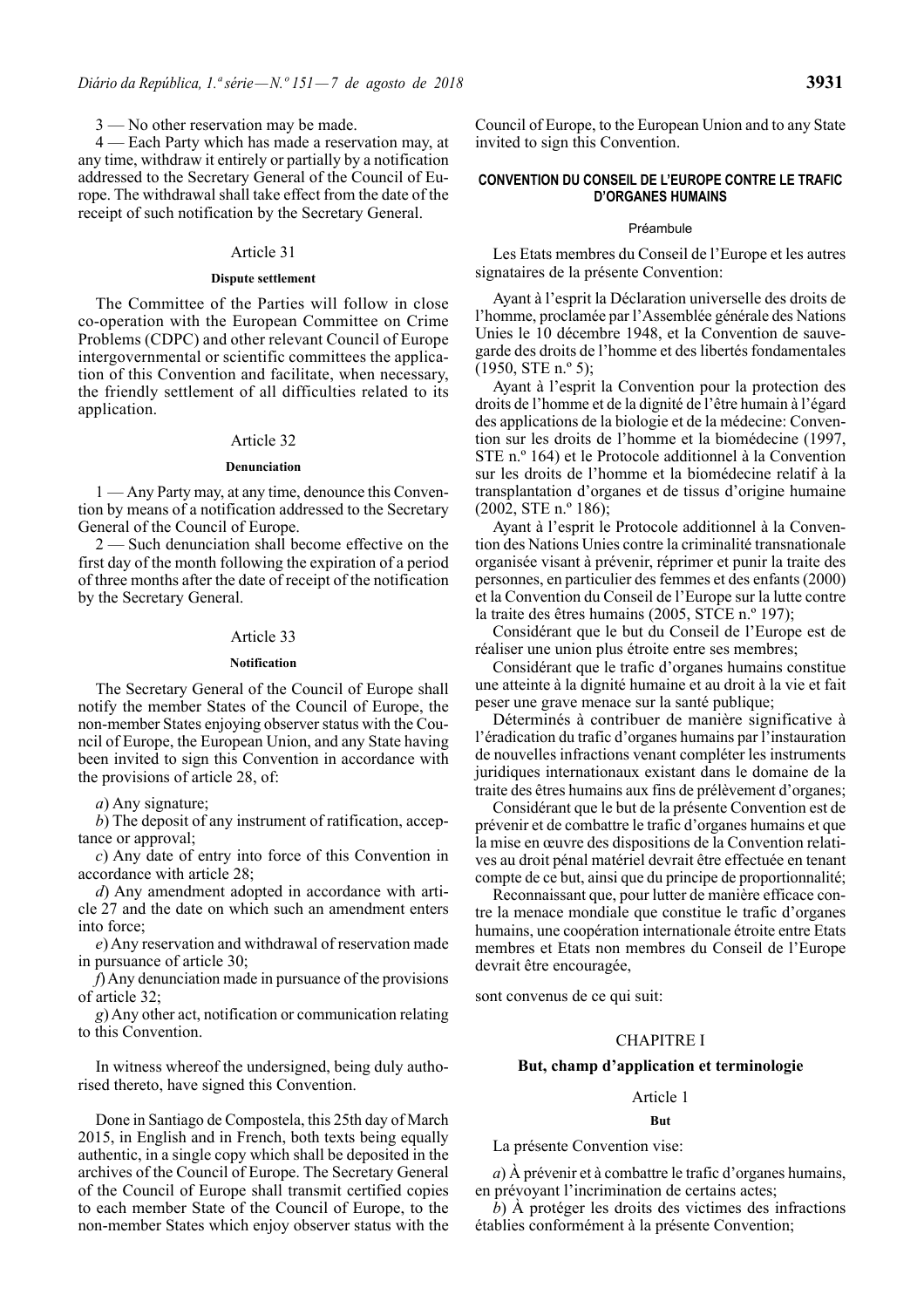*c*) À faciliter la coopération aux niveaux national et international pour la lutte contre le trafic d'organes humains.

Afin d'assurer une mise en œuvre efficace de ses dispositions par les Parties, la présente Convention met en place un mécanisme de suivi spécifique.

## Article 2

### **Champ d'application et terminologie**

1 — La présente Convention s'applique au trafic d'organes humains à des fins de transplantations ou à d'autres fins, et à d'autres formes de prélèvement illicite et d'implantation illicite.

2 — Aux fins de la présente Convention, les termes:

— «Trafic d'organes humains» désigne toute activité illicite liée à des organes humains telle que visée à l'article 4, paragraphe 1, et aux articles 5, 7, 8 et 9 de la présente Convention;

— «Organe humain» désigne une partie différenciée du corps humain, constituée de différents tissus, qui maintient, de façon largement autonome, sa structure, sa vascularisation et sa capacité à exercer des fonctions physiologiques; une partie d'organe est également considérée comme un organe si elle est destinée à être utilisée aux mêmes fins que l'organe entier dans le corps humain, les critères de structure et de vascularisation étant maintenus.

### Article 3

### **Principe de non -discrimination**

La mise en œuvre des dispositions de la présente Convention par les Parties, en particulier le bénéfice des mesures visant à protéger les droits des victimes, doit être assurée sans discrimination aucune fondée notamment sur le sexe, la race, la couleur, la langue, l'âge, la religion, les opinions politiques ou toute autre opinion, l'origine nationale ou sociale, l'appartenance à une minorité nationale, la fortune, la naissance, l'orientation sexuelle, l'état de santé, le handicap ou toute autre situation.

# CHAPITRE II

## **Droit pénal matériel**

## Article 4

## **Prélèvement illicite d'organes humains**

1 — Chaque Partie prend les mesures législatives et autres nécessaires pour ériger en infraction pénale, conformément à son droit interne, lorsque l'acte a été commis intentionnellement, le prélèvement d'organes humains de donneurs vivants ou décédés:

*a*) Si le prélèvement est réalisé sans le consentement libre, éclairé et spécifique du donneur vivant ou décédé, ou, dans le cas du donneur décédé, sans que le prélèvement soit autorisé en vertu du droit interne;

*b*) Si, en échange du prélèvement d'organes, le donneur vivant, ou une tierce personne, s'est vu offrir ou a obtenu un profit ou un avantage comparable;

*c*) Si, en échange du prélèvement d'organes sur un donneur décédé, une tierce personne s'est vue offrir ou a obtenu un profit ou un avantage comparable.

2 — Tout Etat ou l'Union européenne peut, au moment de la signature ou du dépôt de son instrument de ratification, d'acceptation ou d'approbation, par une déclaration adressée au Secrétaire Général du Conseil de l'Europe, préciser qu'il se réserve le droit de ne pas appliquer le paragraphe 1, *a*), du présent article au prélèvement d'organes humains de donneurs vivants, dans des cas exceptionnels et conformément aux garanties ou dispositions appropriées sur le consentement en vertu de son droit interne. Toute réserve faite conformément au présent paragraphe comporte un bref exposé du droit interne pertinent.

3 — L'expression «un profit ou un avantage comparable», aux fins du paragraphe 1, *b*) et *c*), n'inclut pas l'indemnisation du manque à gagner et de toutes autres dépenses justifiables causées par le prélèvement ou par les examens médicaux connexes, ni l'indemnisation en cas de dommage non inhérent au prélèvement d'organes.

4 — Chaque Partie doit envisager de prendre les mesures législatives ou autres nécessaires pour ériger en infraction pénale, conformément à son droit interne, le prélèvement d'organes humains de donneurs vivants ou décédés, s'il est réalisé hors du cadre de son système interne de transplantation ou quand le prélèvement est réalisé en violation des principes essentiels des lois ou des réglementations nationales en matière de transplantation. Si une Partie érige des infractions pénales conformément à cette disposition, elle s'efforce également d'appliquer les articles 9 à 22 à ces infractions.

### Article 5

### **Utilisation d'organes prélevés de manière illicite à des fins d'implantation ou à d'autres fins que l'implantation**

Chaque Partie prend les mesures législatives et autres nécessaires pour ériger en infraction pénale, conformément à son droit interne, lorsque l'acte a été commis intentionnellement, l'utilisation d'organes prélevés de manière illicite, telle qu'elle est décrite à l'article 4, paragraphe 1, à des fins d'implantation ou à d'autres fins que l'implantation.

### Article 6

### **Implantation d'organes hors du système interne de transplantation ou en violation des principes essentiels des lois nationales en matière de transplantation**

Chaque Partie doit envisager de prendre les mesures législatives ou autres nécessaires pour ériger en infraction pénale, conformément à son droit interne, lorsque l'acte a été commis intentionnellement, l'implantation d'organes humains de donneurs vivants ou décédés, si cette implantation est réalisée hors du cadre du système interne de transplantation ou lorsque l'implantation est effectuée en violation des principes essentiels des lois ou des réglementations nationales en matière de transplantation. Si une Partie érige des infractions pénales conformément à cette disposition, elle s'efforce également d'appliquer les articles 9 à 22 à ces infractions.

### Article 7

### **Sollicitation et recrutement illicites, offre et demande d'avantages indus**

1 — Chaque Partie prend les mesures législatives et autres nécessaires pour ériger en infraction pénale, conformément à son droit interne, lorsque l'acte a été commis intentionnellement, la sollicitation et le recrutement d'un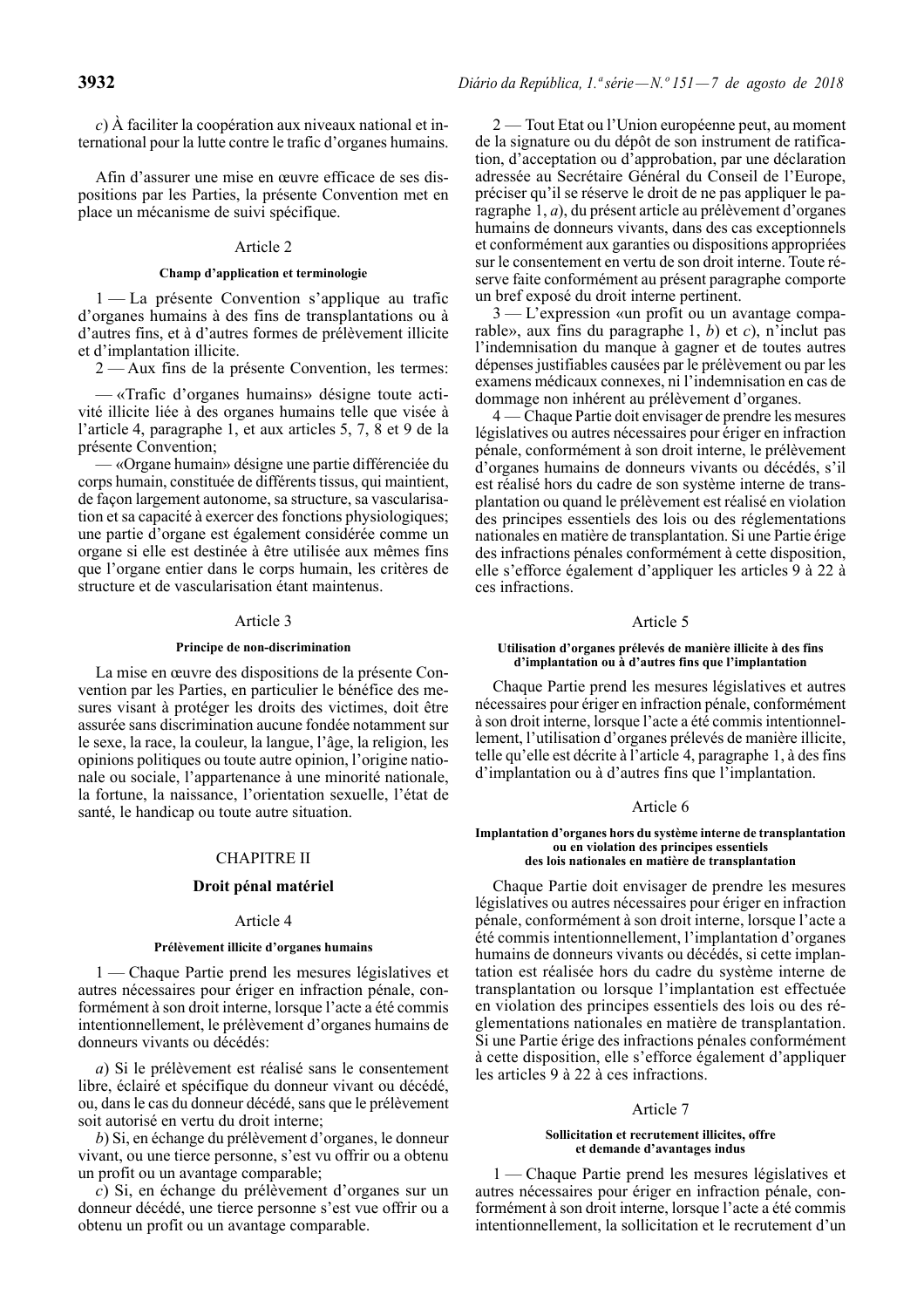donneur ou d'un receveur d'organes en vue d'un profit ou d'un avantage comparable pour la personne qui sollicite ou recrute ou pour une tierce personne.

2 — Chaque Partie prend les mesures législatives et autres nécessaires pour ériger en infraction pénale, lorsque l'acte a été commis intentionnellement, la promesse, l'offre ou le don, direct ou indirect, par toute personne, d'un avantage indu à des professionnels de la santé, à ses fonctionnaires ou à des personnes qui, à quelque titre que ce soit, dirigent ou travaillent pour une entité du secteur privé, afin que ces personnes procèdent à un prélèvement ou à une implantation d'un organe humain ou facilitent un tel acte, quand un tel prélèvement ou une telle implantation sont effectués dans des circonstances décrites à l'article 4, paragraphe 1, ou à l'article 5 et, le cas échéant, à l'article 4, paragraphe 4, ou à l'article 6.

3 — Chaque Partie prend les mesures législatives et autres nécessaires pour ériger en infraction pénale, lorsque l'acte a été commis intentionnellement, le fait pour des professionnels de la santé, ses fonctionnaires ou des personnes qui, à quelque titre que ce soit, dirigent ou travaillent pour une entité du secteur privé, de solliciter ou de recevoir un avantage indu visant à ce que ces personnes procèdent à un prélèvement ou une implantation d'un organe humain ou facilitent un tel acte, quand un tel prélèvement ou une telle implantation sont effectués dans les circonstances décrites à l'article 4, paragraphe 1, ou à l'article 5 et, le cas échéant, à l'article 4, paragraphe 4, ou à l'article 6.

# Article 8

### **Préparation, préservation, stockage, transport, transfert, réception, importation et exportation d'organes humains prélevés de manière illicite**

Chaque Partie prend les mesures législatives et autres nécessaires pour ériger en infraction pénale, conformément à son droit interne, lorsque l'acte a été commis intentionnellement:

*a*) La préparation, la préservation et le stockage des organes humains prélevés de manière illicite visés à l'article 4, paragraphe 1, et, le cas échéant, à l'article 4, paragraphe 4;

*b*) Le transport, le transfert, la réception, l'importation et l'exportation des organes humains prélevés de manière illicite, visés à l'article 4, paragraphe 1, et, le cas échéant, à l'article 4, paragraphe 4.

### Article 9

## **Complicité et tentative**

1 — Chaque Partie prend les mesures législatives et autres nécessaires pour ériger en infraction pénale toute complicité, lorsqu'elle a été commise intentionnellement, en vue de la commission de toute infraction pénale établie conformément à la présente Convention.

2 — Chaque Partie prend les mesures législatives et autres nécessaires pour ériger en infraction pénale la tentative intentionnelle de commettre toute infraction pénale établie conformément à la présente Convention.

3 — Tout Etat ou l'Union européenne peut, au moment de la signature ou du dépôt de son instrument de ratification, d'acceptation ou d'approbation, dans une déclaration adressée au Secrétaire Général du Conseil de l'Europe, préciser qu'il se réserve le droit de ne pas appliquer, ou de n'appliquer que dans des cas ou conditions spécifiques, le paragraphe 2 en ce qui concerne les infractions établies conformément à l'article 7 et à l'article 8.

### Article 10

### **Compétence**

1 — Chaque Partie prend les mesures législatives ou autres qui se révèlent nécessaires pour établir sa compétence à l'égard de toute infraction établie conformément à la présente Convention, lorsque l'infraction est commise:

*a*) Sur son territoire; ou

*b*) À bord d'un navire battant pavillon de cette Partie; ou *c*) À bord d'un aéronef immatriculé selon les lois de

cette Partie; ou

*d*) Par l'un de ses ressortissants; ou

*e*) Par une personne ayant sa résidence habituelle sur son territoire.

2 — Chaque Partie s'efforce de prendre les mesures législatives ou autres nécessaires pour établir sa compétence à l'égard de toute infraction établie conformément à la présente Convention, lorsque l'infraction est commise à l'encontre de l'un de ses ressortissants ou d'une personne ayant sa résidence habituelle sur son territoire.

3 — Tout Etat ou l'Union européenne peut, au moment de la signature ou du dépôt de son instrument de ratification, d'acceptation ou d'approbation, dans une déclaration adressée au Secrétaire Général du Conseil de l'Europe, préciser qu'il se réserve le droit de ne pas appliquer, ou de n'appliquer que dans des cas ou conditions spécifiques, les règles de compétence définies aux alinéas d et e du paragraphe 1 du présent article.

4 — Pour la poursuite des infractions établies conformément à la présente Convention, chaque Partie prend les mesures législatives ou autres nécessaires pour que l'établissement de sa compétence au titre des alinéas d et e du paragraphe 1 du présent article ne soit pas subordonné à la condition que la poursuite soit précédée d'une plainte de la victime ou d'une dénonciation de l'Etat du lieu où l'infraction a été commise.

5 — Tout Etat ou l'Union européenne peut, au moment de la signature ou du dépôt de son instrument de ratification, d'acceptation ou d'approbation, par une déclaration adressée au Secrétaire Général du Conseil de l'Europe, préciser qu'il se réserve le droit de ne pas appliquer le paragraphe 4 du présent article ou de l'appliquer uniquement dans des cas spécifiques.

6 — Chaque Partie prend les mesures législatives ou autres nécessaires pour établir sa compétence à l'égard de toute infraction établie conformément à la présente Convention, lorsque l'auteur présumé est présent sur son territoire et qu'elle ne peut l'extrader vers un autre Etat uniquement en raison de sa nationalité.

7 — Lorsque plusieurs Parties revendiquent leur compétence à l'égard d'une infraction présumée établie conformément à la présente Convention, les Parties concernées se concertent, s'il y a lieu, afin de déterminer laquelle est la mieux à même d'exercer les poursuites.

8 — Sans préjudice des règles générales du droit international, la présente Convention n'exclut aucune compétence pénale exercée par une Partie conformément à son droit interne.

### Article 11

#### **Responsabilité des personnes morales**

1 — Chaque Partie prend les mesures législatives et autres nécessaires pour que les personnes morales puis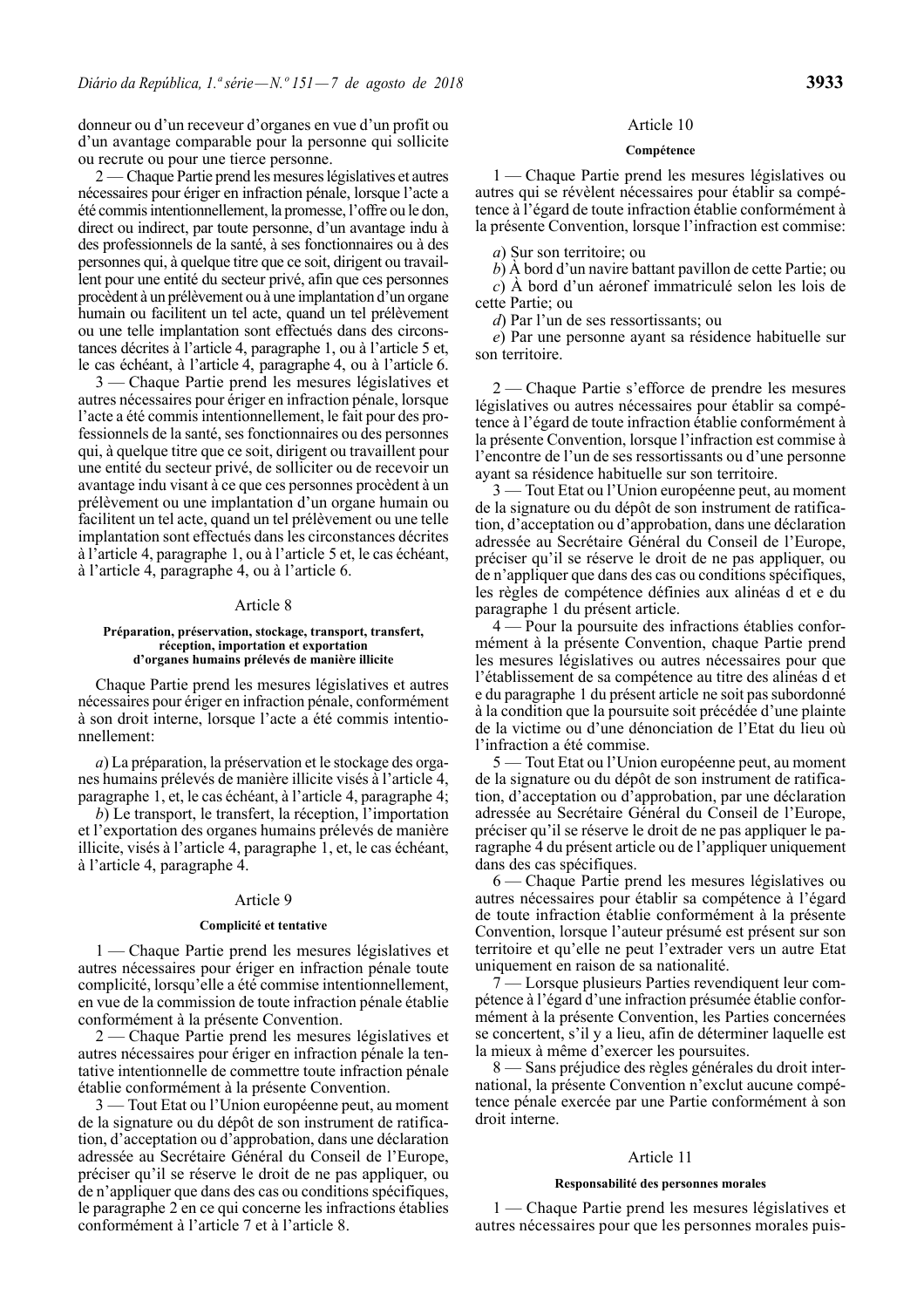sent être tenues pour responsables des infractions établies conformément à la présente Convention, lorsqu'elles ont été commises pour leur compte par toute personne physique, agissant soit individuellement, soit en tant que membre d'un organe de la personne morale, qui exerce un pouvoir de direction en son sein, sur les bases suivantes:

*a*) Un pouvoir de représentation de la personne morale; *b*) Une autorité pour prendre des décisions au nom de la personne morale;

*c*) Une autorité pour exercer un contrôle au sein de la personne morale.

2 — Outre les cas déjà prévus au paragraphe 1 du présent article, chaque Partie prend les mesures législatives et autres nécessaires pour s'assurer qu'une personne morale puisse être tenue pour responsable lorsque l'absence de surveillance ou de contrôle de la part d'une personne physique mentionnée au paragraphe 1 a rendu possible la commission d'une infraction établie conformément à la présente Convention pour le compte de ladite personne morale par une personne physique agissant sous son autorité.

3 — Selon les principes juridiques de la Partie, la responsabilité d'une personne morale peut être pénale, civile ou administrative.

4 — Cette responsabilité est établie sans préjudice de la responsabilité pénale des personnes physiques ayant commis l'infraction.

#### Article 12

### **Sanctions et mesures**

1 — Chaque Partie prend les mesures législatives et autres nécessaires pour que les infractions établies conformément à la présente Convention soient passibles de sanctions effectives, proportionnées et dissuasives. Celles -ci incluent, pour les infractions établies conformément à l'article 4, paragraphe 1, et, le cas échéant, à l'article 5 et aux articles 7 à 9, commises par des personnes physiques, des sanctions privatives de liberté pouvant donner lieu à l'extradition.

2 — Chaque Partie prend les mesures législatives et autres nécessaires pour que les personnes morales déclarées responsables en application de l'article 11 soient passibles de sanctions effectives, proportionnées et dissuasives, qui incluent des sanctions pécuniaires pénales ou non pénales, et éventuellement d'autres mesures, telles que:

*a*) Des mesures d'interdiction temporaire ou définitive d'exercer une activité commerciale;

*b*) Un placement sous surveillance judiciaire;

*c*) Une mesure judiciaire de dissolution.

3 — Chaque Partie prend les mesures législatives et autres nécessaires:

*a*) Pour permettre la saisie et la confiscation des produits des infractions pénales établies conformément à la présente Convention, ou de biens d'une valeur équivalente à ces produits;

*b*) Pour permettre la fermeture temporaire ou définitive de tout établissement utilisé pour commettre l'une des infractions pénales établies conformément à la présente Convention, sans préjudice des droits des tiers de bonne foi, ou interdire à l'auteur de ces infractions, à titre temporaire ou définitif, conformément aux dispositions pertinentes du droit interne, l'exercice d'une activité professionnelle liée à la commission de l'une des infractions établies conformément à la présente Convention.

### Article 13

### **Circonstances aggravantes**

Chaque Partie prend les mesures législatives et autres nécessaires pour que les circonstances suivantes, pour autant qu'elles ne soient pas déjà des éléments constitutifs de l'infraction, puissent, conformément aux dispositions pertinentes du droit interne, être considérées comme circonstances aggravantes dans la détermination des peines relatives aux infractions établies conformément à la présente Convention:

*a*) L'infraction a causé le décès de la victime ou a porté gravement atteinte à sa santé physique ou mentale;

*b*) L'infraction a été commise par une personne abusant de sa position;

*c*) L'infraction a été commise dans le cadre d'une organisation criminelle;

*d*) L'auteur a déjà été condamné pour des infractions établies conformément à la présente Convention;

*e*) L'infraction a été commise à l'encontre d'un enfant ou de toute autre personne particulièrement vulnérable.

### Article 14

### **Condamnations antérieures**

Chaque Partie prend les mesures législatives et autres nécessaires pour prévoir la possibilité de prendre en compte, dans le cadre de l'appréciation de la peine, les condamnations définitives prononcées dans une autre Partie pour des infractions établies conformément à la présente Convention.

## CHAPITRE III

### **Droit pénal procédural**

## Article 15

### **Mise en œuvre et poursuite de la procédure**

Chaque Partie prend les mesures législatives et autres nécessaires pour que les enquêtes ou les poursuites concernant les infractions établies conformément à la présente Convention ne soient pas subordonnées à une plainte et que la procédure puisse se poursuivre y compris en cas de retrait de la plainte.

### Article 16

#### **Enquêtes pénales**

Chaque Partie prend les mesures législatives et autres nécessaires pour garantir, conformément aux principes de son droit interne, des enquêtes et des poursuites pénales efficaces concernant les infractions établies conformément à la présente **Convention** 

### Article 17

### **Coopération internationale**

1 — Les Parties coopèrent, conformément aux dispositions de la présente Convention, et en application des instruments internationaux et régionaux pertinents applicables, des arrangements reposant sur des législations uniformes ou réciproques et de leur droit interne, dans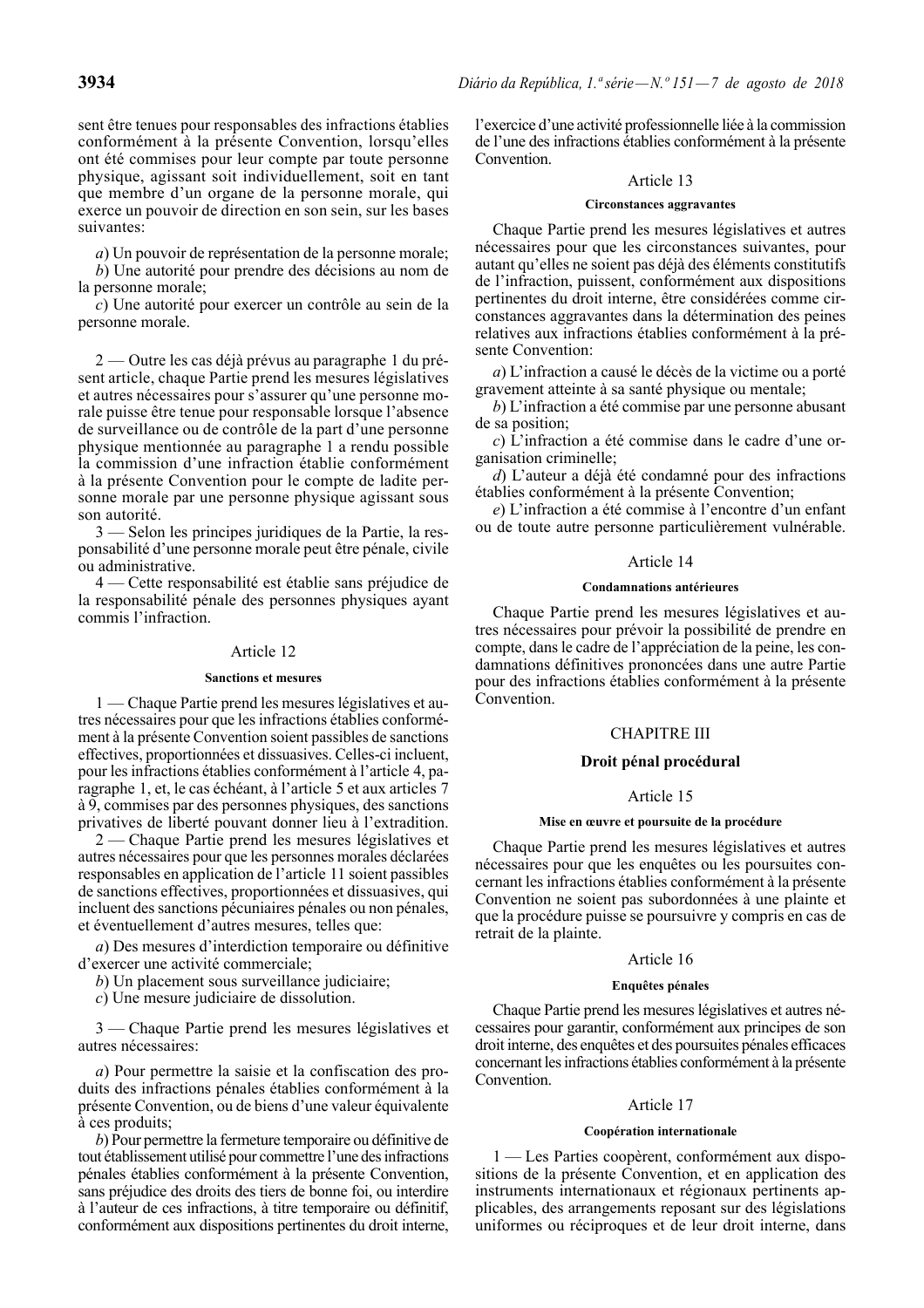la mesure la plus large possible, aux fins des enquêtes et des procédures concernant les infractions établies conformément à la présente Convention, y compris à l'aide de mesures de saisie et de confiscation.

2 — Les Parties coopèrent dans la mesure la plus large possible en vertu des traités internationaux, régionaux et bilatéraux applicables et pertinents relatifs à l'extradition et à l'entraide judiciaire en matière pénale concernant les infractions établies conformément à la présente Convention.

3 — Si une Partie qui subordonne l'extradition ou l'entraide judiciaire en matière pénale à l'existence d'un traité reçoit une demande d'extradition ou d'entraide judiciaire en matière pénale d'une Partie avec laquelle elle n'a pas conclu pareil traité, elle peut, agissant en pleine conformité avec ses obligations découlant du droit international et sous réserve des conditions prévues par le droit interne de la Partie requise, considérer la présente Convention comme la base légale de l'extradition ou de l'entraide judiciaire en matière pénale pour les infractions établies conformément à la présente Convention.

# CHAPITRE IV

## **Mesures de protection**

## Article 18

### **Protection des victimes**

Chaque Partie prend les mesures législatives et autres nécessaires pour protéger les droits et les intérêts des victimes d'infractions établies conformément à la présente Convention, notamment:

*a*) En veillant à ce que les victimes aient accès aux informations pertinentes relatives à leur cas et qui sont nécessaires à la protection de leur santé et d'autres droits concernés;

*b*) En assistant les victimes dans leur rétablissement physique, psychologique et social;

*c*) En garantissant, dans son droit interne, le droit des victimes à une indemnisation par les auteurs d'infractions.

### Article 19

### **Statut des victimes dans les procédures pénales**

1 — Chaque Partie prend les mesures législatives et autres nécessaires pour protéger les droits et les intérêts des victimes à tous les stades des enquêtes et procédures pénales, notamment:

*a*) En les informant de leurs droits et des services qui sont à leur disposition et, à leur demande, des suites données à leur plainte, des chefs d'accusation retenus, de l'état de la procédure pénale — à moins que, dans des cas exceptionnels, cette notification puisse nuire à la bonne conduite de l'affaire — et de leur rôle dans celle -ci ainsi que de l'issue de l'affaire les concernant;

*b*) En leur permettant, d'une manière conforme aux règles de procédure du droit interne, d'être entendues, de présenter des éléments de preuve et de voir leur avis, leurs besoins et leurs préoccupations présentés, directement ou par le biais d'un intermédiaire, et pris en compte;

*c*) En mettant à leur disposition les services de soutien appropriés pour que leurs droits et intérêts soient dûment présentés et pris en compte;

*d*) En prenant des mesures effectives pour assurer leur protection et celle de leur famille contre l'intimidation et les représailles.

2 — Chaque Partie garantit aux victimes, dès leur premier contact avec les autorités compétentes, l'accès aux informations sur les procédures judiciaires et administratives pertinentes.

3 — Chaque Partie veille à ce que les victimes qui ont le statut de parties dans les procédures pénales aient accès à une assistance judiciaire, conformément à son droit interne et accordée gratuitement quand cela se justifie.

4 — Chaque Partie prend les mesures législatives et autres nécessaires pour que les victimes d'une infraction établie conformément à la présente Convention et commise sur le territoire d'une Partie autre que celle où elles résident puissent porter plainte auprès des autorités compétentes de leur Etat de résidence.

5 — Chaque Partie prévoit, au moyen de mesures législatives ou autres et conformément aux conditions définies par son droit interne, la possibilité pour des groupes, fondations, associations ou organisations gouvernementales ou non gouvernementales d'assister et/ou d'aider les victimes, si elles y consentent, au cours des procédures pénales concernant les infractions établies conformément à la présente Convention.

### Article 20

#### **Protection des témoins**

1 — Chaque Partie prend, selon les moyens à sa disposition et conformément aux conditions définies par son droit interne, des mesures appropriées pour assurer une protection efficace contre des actes éventuels de représailles ou d'intimidation pour les témoins dans des procédures pénales, qui font une déposition concernant des infractions établies conformément à la présente Convention et, le cas échéant, pour leur famille et d'autres personnes qui leur sont proches.

2 — Le paragraphe 1 du présent article s'applique également aux victimes lorsqu'elles sont témoins.

# CHAPITRE V

## **Mesures de prévention**

# Article 21

## **Mesures au niveau national**

1 — Chaque Partie prend les mesures législatives et autres nécessaires pour:

*a*) Assurer l'existence d'un système interne transparent pour la transplantation d'organes humains;

*b*) Garantir aux patients un accès équitable aux services de transplantation;

*c*) Assurer, en coopération entre toutes les autorités pertinentes, la collecte, l'analyse et l'échange d'informations se rapportant aux infractions visées par la présente Convention.

2 — Afin de prévenir et de combattre le trafic d'organes humains, chaque Partie prend des mesures, le cas échéant:

*a*) Pour donner aux professionnels de santé et aux agents concernés des informations sur la prévention du trafic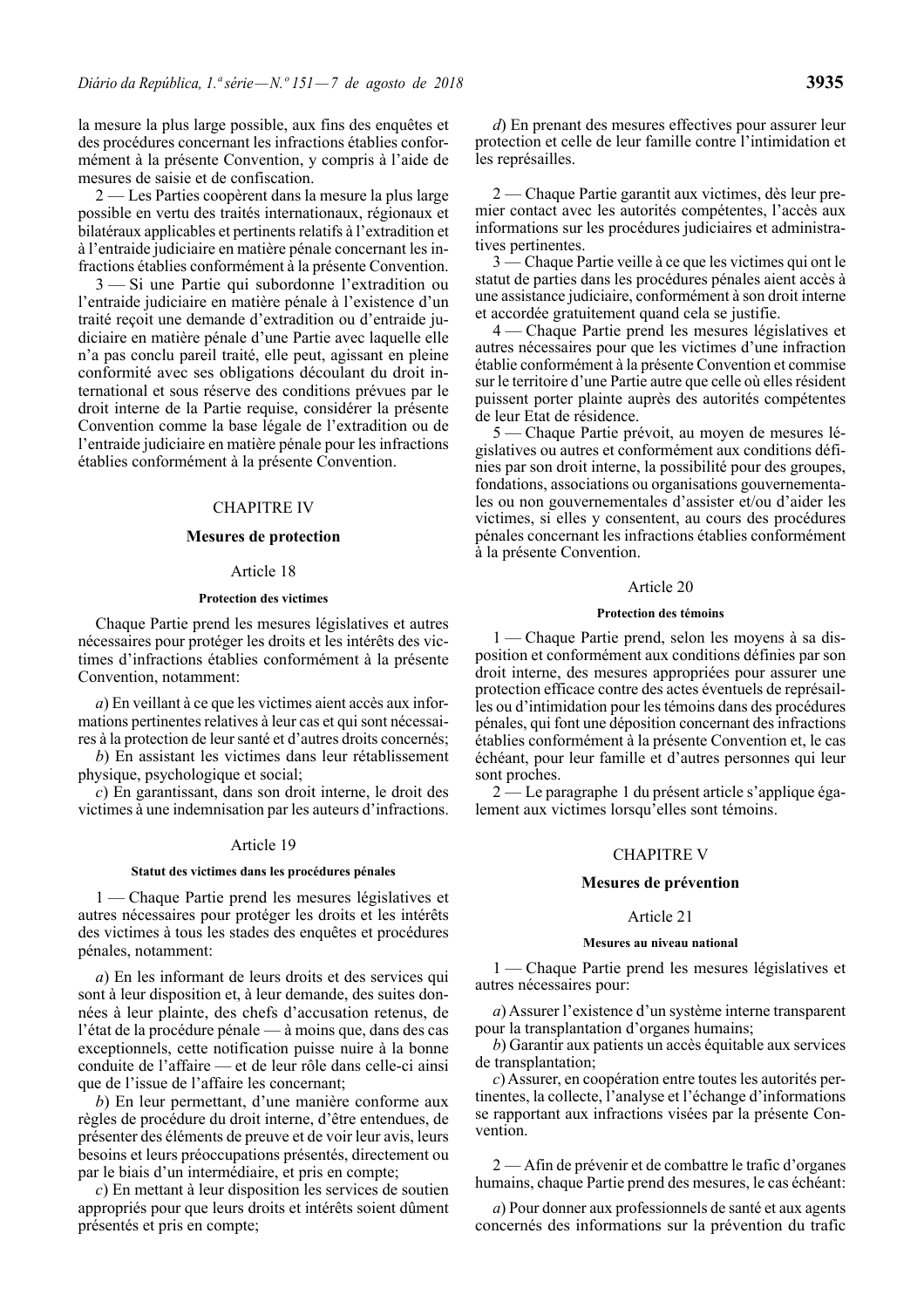d'organes humains et la lutte contre celui -ci, ou pour renforcer leur formation;

*b*) Pour organiser des campagnes de sensibilisation du public à l'illégalité et aux dangers du trafic d'organes humains.

3 — Chaque Partie prend les mesures législatives et autres nécessaires pour interdire la publicité sur le besoin d'organes humains, ou sur leur disponibilité, en vue d'offrir ou de rechercher un profit ou un avantage comparable.

# Article 22

### **Mesures au niveau international**

Les Parties coopèrent dans la mesure la plus large possible afin de prévenir le trafic d'organes humains. Elles sont notamment chargées:

*a*) De faire rapport, à sa demande, au Comité des Parties sur le nombre de cas de trafic d'organes humains sur leur territoire respectif;

*b*) De désigner un point de contact national responsable de l'échange d'informations se rapportant au trafic d'organes humains.

# CHAPITRE VI

### **Mécanisme de suivi**

# Article 23

## **Comité des Parties**

1 — Le Comité des Parties est composé des représentants des Parties à la Convention.

2 — Le Comité des Parties est convoqué par le Secrétaire Général du Conseil de l'Europe. Sa première réunion doit se tenir dans un délai d'un an à compter de l'entrée en vigueur de la présente Convention pour le dixième signataire l'ayant ratifiée. Il se réunira par la suite à la demande d'au moins un tiers des Parties ou du Secrétaire Général.

3 — Le Comité des Parties établit lui -même son règlement intérieur.

4 — Le Comité des Parties est assisté par le Secrétariat du Conseil de l'Europe dans l'exercice de ses fonctions.

5 — Une Partie contractante non membre du Conseil de l'Europe contribue au financement du Comité des Parties selon des modalités à déterminer par le Comité des Ministres après consultation de cette Partie.

### Article 24

### **Autres représentants**

1 — L'Assemblée parlementaire du Conseil de l'Europe, le Comité européen pour les problèmes criminels (CDPC), ainsi que les autres comités intergouvernementaux ou scientifiques compétents du Conseil de l'Europe désignent chacun un représentant au Comité des Parties afin de contribuer à une approche plurisectorielle et pluridisciplinaire.

2 — Le Comité des Ministres peut inviter d'autres organes du Conseil de l'Europe à désigner un représentant au Comité des Parties après avoir consulté ce dernier.

3 — Des représentants d'organes internationaux pertinents peuvent être admis en tant qu'observateurs au Comité des Parties suivant la procédure établie par les règles pertinentes du Conseil de l'Europe.

4 — Des représentants d'organes officiels pertinents des Parties peuvent être admis en tant qu'observateurs au Comité des Parties suivant la procédure établie par les règles pertinentes du Conseil de l'Europe.

5 — Des représentants de la société civile, et notamment des organisations non gouvernementales, peuvent être admis en tant qu'observateurs au Comité des Parties suivant la procédure établie par les règles pertinentes du Conseil de l'Europe.

6 — Une représentation équilibrée des différents secteurs et disciplines doit être assurée lors de la nomination des représentants en application des paragraphes 2 à 5 du présent article.

7 — Les représentants désignés en vertu des paragraphes 1 à 5 ci -dessus participent aux réunions du Comité des Parties sans droit de vote.

# Article 25

### **Fonctions du Comité des Parties**

1 — Le Comité des Parties surveille l'application de la présente Convention. Le règlement intérieur du Comité des Parties définit la procédure d'évaluation de la mise en œuvre de la Convention en appliquant une approche plurisectorielle et pluridisciplinaire.

2 — Le Comité des Parties facilite également la collecte, l'analyse et l'échange d'informations, d'expériences et de bonnes pratiques entre les Etats afin de renforcer leur capacité à prévenir et à lutter contre le trafic d'organes humains. Le Comité peut bénéficier de la compétence d'autres comités et organes pertinents du Conseil de l'Europe.

3 — Le Comité des Parties est également chargé, le cas échéant:

*a*) De faciliter l'usage et la mise en œuvre effectifs de la présente Convention, notamment en identifiant tout problème susceptible d'apparaître, ainsi que les effets de toute déclaration ou réserve faite au titre de la présente Convention;

*b*) D'exprimer un avis sur toute question relative à l'application de la présente Convention et de faciliter l'échange d'informations sur les développements juridiques, politiques ou techniques importants;

*c*) D'adresser des recommandations spécifiques aux Parties au sujet de la mise en œuvre de la présente Convention.

4 — Le Comité européen pour les problèmes criminels (CDPC) est tenu régulièrement informé des activités mentionnées aux paragraphes 1, 2 et 3 du présent article.

# CHAPITRE VII

## **Relations avec d'autres instruments internationaux**

## Article 26

### **Relations avec d'autres instruments internationaux**

1 — La présente Convention ne porte pas atteinte aux droits et obligations découlant des dispositions d'autres instruments internationaux auxquels les Parties à cette Convention sont Parties ou le deviendront, et qui contiennent des dispositions relatives aux matières régies par la présente Convention.

2 — Les Parties à la Convention pourront conclure entre elles des accords bilatéraux ou multilatéraux relatifs aux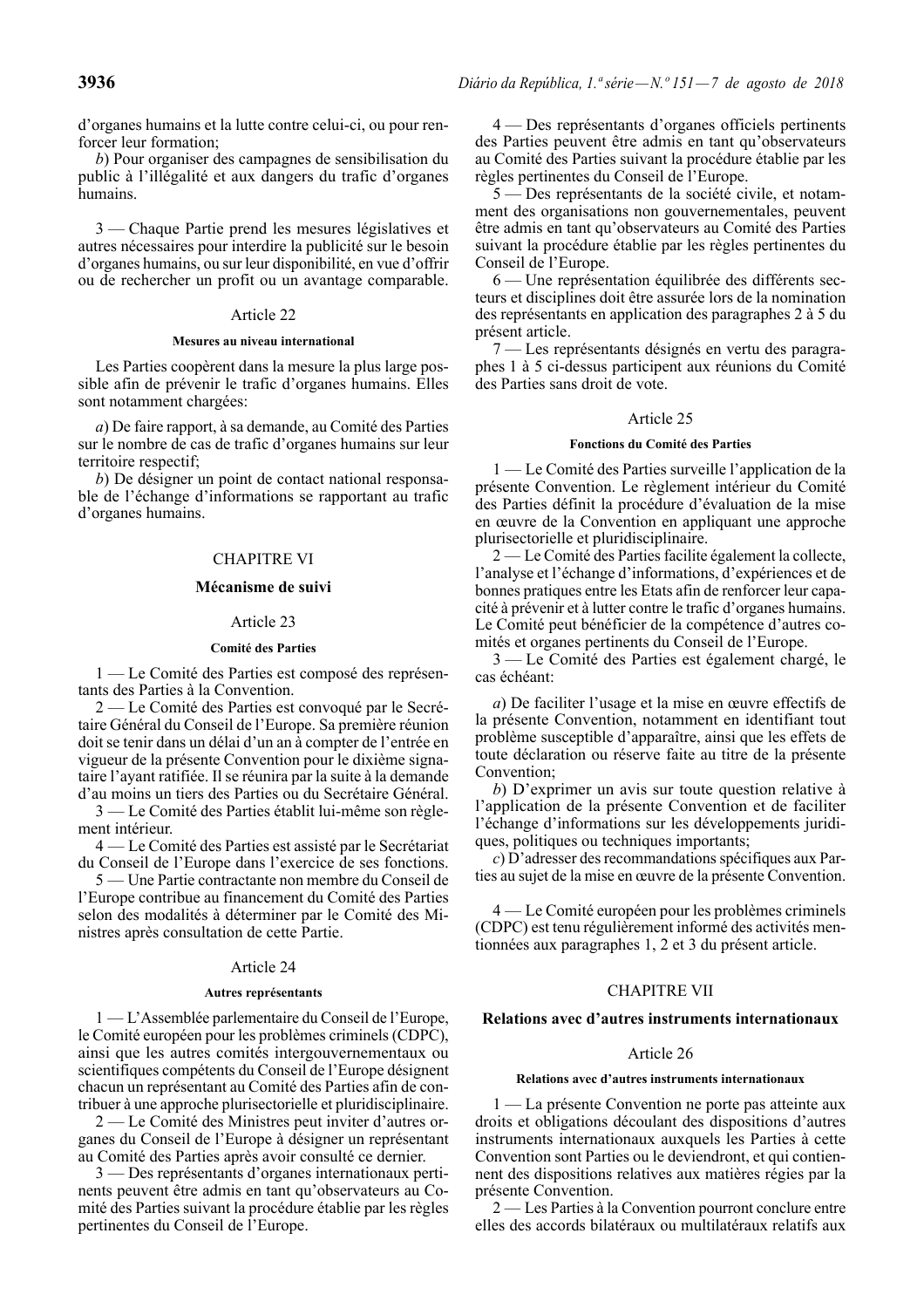questions réglées par la présente Convention, aux fins de compléter ou de renforcer les dispositions de celle -ci ou pour faciliter l'application des principes qu'elle consacre.

# CHAPITRE VIII

#### **Amendements à la Convention**

### Article 27

#### **Amendements**

1 — Tout amendement à la présente Convention proposé par une Partie devra être communiqué au Secrétaire Général du Conseil de l'Europe et être transmis par ce dernier aux Etats membres du Conseil de l'Europe, aux Etats ayant le statut d'observateur auprès du Conseil de l'Europe, à l'Union européenne, et à tout Etat ayant été invité à signer la présente Convention.

2 — Tout amendement proposé par une Partie devra être communiqué au Comité européen pour les problèmes criminels (CDPC) ainsi qu'aux autres comités intergouvernementaux ou scientifiques compétents du Conseil de l'Europe, qui soumettront au Comité des Parties leurs avis sur l'amendement proposé.

3 — Le Comité des Ministres du Conseil de l'Europe examine l'amendement proposé et l'avis soumis par le Comité des Parties et, après avoir consulté les Parties à la présente Convention qui ne sont pas membres du Conseil de l'Europe, peut adopter l'amendement par la majorité prévue à l'article 20, *d*), du Statut du Conseil de l'Europe.

4 — Le texte de tout amendement adopté par le Comité des Ministres conformément au paragraphe 3 du présent article est transmis aux Parties en vue de son acceptation.

5 — Tout amendement adopté conformément au paragraphe 3 du présent article entrera en vigueur le premier jour du mois suivant l'expiration d'une période d'un mois après la date à laquelle toutes les Parties auront informé le Secrétaire Général qu'elles l'ont accepté.

## CHAPITRE IX

### **Clauses finales**

### Article 28

### **Signature et entrée en vigueur**

1 — La présente Convention est ouverte à la signature des Etats membres du Conseil de l'Europe, de l'Union européenne et des Etats non membres ayant le statut d'observateur auprès du Conseil de l'Europe. Elle est également ouverte à la signature de tout autre Etat non membre du Conseil de l'Europe sur invitation du Comité des Ministres. La décision d'inviter un Etat non membre à signer la Convention est prise à la majorité prévue à l'article 20, *d*), du Statut du Conseil de l'Europe, et à l'unanimité des voix des représentants des Etats contractants ayant le droit de siéger au Comité des Ministres. Cette décision est prise après avoir obtenu l'accord unanime des autres Etats/Union européenne ayant exprimé leur consentement à être liés par la présente Convention.

2 — La présente Convention est soumise à ratification, acceptation ou approbation. Les instruments de ratification, d'acceptation ou d'approbation seront déposés près le Secrétaire Général du Conseil de l'Europe.

3 — La présente Convention entrera en vigueur le premier jour du mois suivant l'expiration d'une période de trois mois après la date à laquelle cinq signataires, dont au moins trois Etats membres du Conseil de l'Europe, auront exprimé leur consentement à être liés par la Convention, conformément aux dispositions du paragraphe précédent.

4 — Pour tout Etat ou l'Union européenne qui exprimera ultérieurement son consentement à être lié par la Convention, celle-ci entrera en vigueur à son égard le premier jour du mois suivant l'expiration d'une période de trois mois après la date du dépôt de l'instrument de ratification, d'acceptation ou d'approbation.

## Article 29

### **Application territoriale**

1 — Tout Etat ou l'Union européenne peut, au moment de la signature ou au moment du dépôt de son instrument de ratification, d'acceptation ou d'approbation, désigner le ou les territoires auxquels s'appliquera la présente Convention.

2 — Toute Partie peut, à tout moment par la suite, par une déclaration adressée au Secrétaire Général du Conseil de l'Europe, étendre l'application de la présente Convention à tout autre territoire désigné dans la déclaration et dont elle assure les relations internationales ou au nom duquel elle est autorisée à prendre des engagements. La Convention entrera en vigueur à l'égard de ce territoire le premier jour du mois qui suit l'expiration d'une période de trois mois après la date de réception de la déclaration par le Secrétaire Général.

3 — Toute déclaration faite en vertu des deux paragraphes précédents peut être retirée, en ce qui concerne tout territoire désigné dans cette déclaration, par notification adressée au Secrétaire Général du Conseil de l'Europe. Le retrait prendra effet le premier jour du mois qui suit l'expiration d'une période de trois mois après la date de réception de la notification par le Secrétaire Général.

### Article 30

### **Réserves**

1 — Tout Etat ou l'Union européenne peut, au moment de la signature ou au moment du dépôt de son instrument de ratification, d'acceptation ou d'approbation déclarer faire usage d'une ou plusieurs réserves prévues aux articles 4, paragraphe 2; 9, paragraphe 3; 10, paragraphes 3 et 5.

2 — Tout Etat ou l'Union européenne peut également, au moment de la signature ou du dépôt de son instrument de ratification, d'acceptation ou d'approbation, préciser qu'il se réserve le droit d'appliquer l'article 5 et l'article 7, paragraphes 2 et 3, uniquement aux infractions commises à des fins d'implantation, ou à des fins d'implantation et d'autres fins telles que spécifiées par la Partie.

3 — Aucune autre réserve n'est admise.

4 — Toute Partie qui a formulé une réserve peut, à tout moment, la retirer en tout ou en partie, en adressant une notification au Secrétaire Général du Conseil de l'Europe. Le retrait prendra effet à la date de réception de la notification par le Secrétaire Général.

### Article 31

### **Règlement des différends**

Le Comité des Parties suivra, en étroite coopération avec le Comité européen pour les problèmes criminels (CDPC) et les autres comités intergouvernementaux ou scientifiques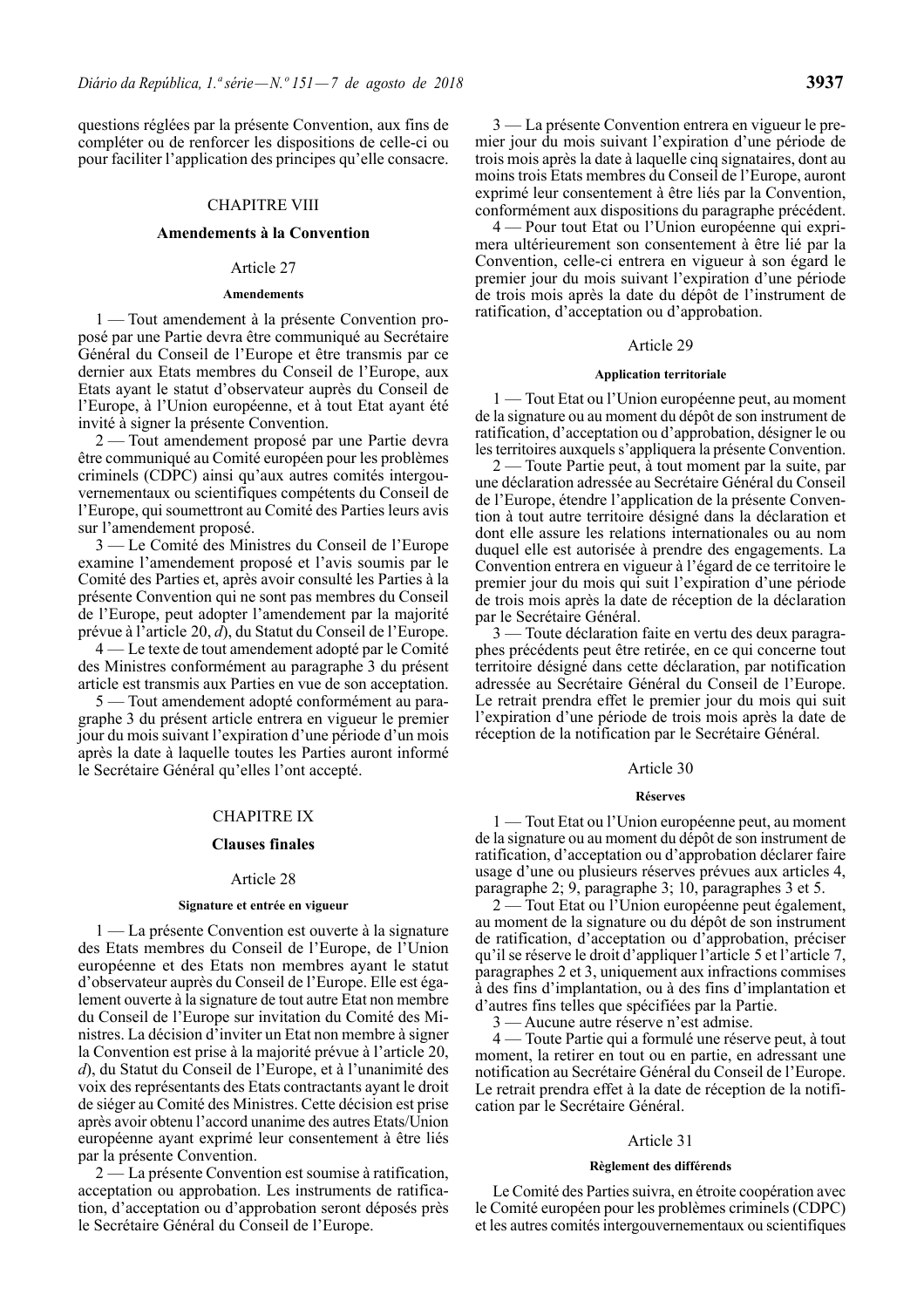compétents du Conseil de l'Europe, l'application de la présente Convention et facilitera au besoin le règlement amiable de toute difficulté d'application.

# Article 32

# **Dénonciation**

1 — Toute Partie peut, à tout moment, dénoncer la présente Convention en adressant une notification au Secrétaire Général du Conseil de l'Europe.

2 — La dénonciation prendra effet le premier jour du mois qui suit l'expiration d'une période de trois mois après la date de réception de la notification par le Secrétaire Général.

# Article 33

### **Notification**

Le Secrétaire Général du Conseil de l'Europe notifiera aux Etats membres du Conseil de l'Europe, aux Etats non membres ayant le statut d'observateur auprès du Conseil de l'Europe, à l'Union européenne, et à tout Etat ayant été invité à signer la présente Convention conformément aux dispositions de l'article 28:

*a*) Toute signature;

*b*) Le dépôt de tout instrument de ratification, d'acceptation ou d'approbation;

*c*) Toute date d'entrée en vigueur de la Convention conformément à l'article 28;

*d*) Tout amendement adopté conformément à l'article 27, ainsi que la date d'entrée en vigueur de cet amendement;

*e*) Toute réserve et tout retrait de réserve faits en application de l'article 30;

*f*) Toute dénonciation effectuée conformément aux dispositions de l'article 32;

*g*) Tout autre acte, notification ou communication ayant trait à la présente Convention.

En foi de quoi, les soussignés, dûment autorisés à cet effet, ont signé la présente Convention.

Fait à Saint -Jacques -de -Compostelle, le 25 mars 2015, en français et en anglais, les deux textes faisant également foi, en un seul exemplaire qui sera déposé dans les archives du Conseil de l'Europe. Le Secrétaire Général du Conseil de l'Europe en communiquera copie certifiée conforme à chacun des Etats membres du Conseil de l'Europe, aux Etats non membres ayant le statut d'observateur auprès du Conseil de l'Europe, à l'Union européenne et à tout Etat invité à signer la présente Convention.

## **CONVENÇÃO DO CONSELHO DA EUROPA CONTRA O TRÁFICO DE ÓRGÃOS HUMANOS**

#### Preâmbulo

Os Estados membros do Conselho da Europa e os outros signatários desta Convenção:

Tendo presente a Declaração Universal dos Direitos Humanos , proclamada pela Assembleia Geral das Nações Unidas a 10 de dezembro de 1948, e a Convenção para a Proteção dos Direitos Humanos e das Liberdades Fundamentais (1950, STE n.º 5);

Tendo presente a Convenção para a Proteção dos Direitos Humanos e da Dignidade do Ser Humano face às Aplicações da Biologia e da Medicina: Convenção sobre os Direitos Humanos e a Biomedicina (1997, STE n.º 164) e o Protocolo Adicional à Convenção sobre os Direitos Humanos e a Biomedicina relativo à Transplantação de Órgãos e Tecidos de Origem Humana (2002, STE n.º 186);

Tendo presente o Protocolo Adicional à Convenção das Nações Unidas contra a Criminalidade Organizada Transnacional relativo à Prevenção, à Repressão e à Punição do Tráfico de Pessoas, em especial de Mulheres e Crianças (2000) e a Convenção do Conselho da Europa relativa à Luta contra o Tráfico de Seres Humanos (2005, STE n.º 197);

Considerando que o objetivo do Conselho da Europa é alcançar uma maior união entre os seus membros;

Considerando que o tráfico de órgãos humanos viola a dignidade humana e o direito à vida, e constitui uma séria ameaça à saúde pública;

Decididos a contribuir de forma significativa para a erradicação do tráfico de órgãos humanos através da tipificação de novas infrações que complementem os instrumentos jurídicos internacionais existentes em matéria de tráfico de seres humanos para fins de extração de órgãos;

Considerando que o objetivo desta Convenção é prevenir e combater o tráfico de órgãos humanos e que as disposições da Convenção relativas ao direito penal substantivo deveriam ser aplicadas tendo em conta esse seu objetivo e o princípio da proporcionalidade;

Reconhecendo que para lutar de forma eficaz contra a ameaça global que representa o tráfico de órgãos humanos, devia -se fomentar uma estreita cooperação internacional entre os Estados membros e os Estados que não são membros do Conselho da Europa,

acordaram no seguinte:

# CAPÍTULO I

# **Objeto, âmbito de aplicação e definições**

# Artigo 1.º

# **Objeto**

A presente Convenção tem por objeto:

*a*) Prevenir e combater o tráfico de órgãos humanos, prevendo a criminalização de determinados atos;

*b*) Proteger os direitos das vítimas das infrações estabelecidas em conformidade com a presente Convenção;

*c*) Facilitar a cooperação aos níveis nacional e internacional em matéria de luta contra o tráfico de órgãos humanos.

A fim de garantir uma aplicação eficaz das suas disposições pelas Partes, a presente Convenção cria um mecanismo específico de acompanhamento.

# Artigo 2.º

### **Âmbito de aplicação e terminologia**

1 — A presente Convenção é aplicável ao tráfico de órgãos humanos para fins de transplantação ou outros, e a outras formas de extração e de implantação ilícitas.

2 — Para efeitos da presente Convenção:

— «Tráfico de órgãos humanos» designa qualquer atividade ilícita relativa a órgãos humanos, conforme o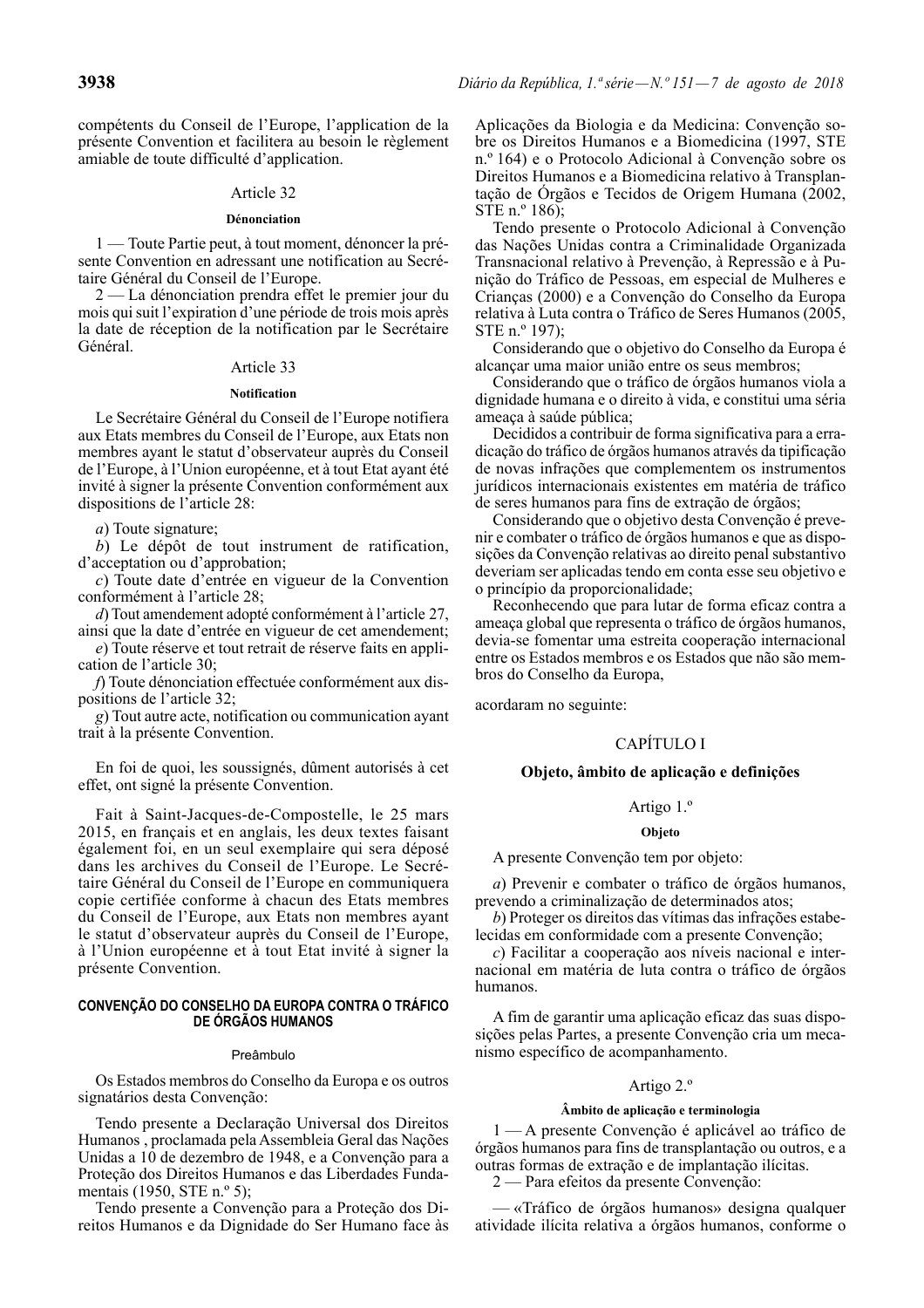estabelecido no n.º 1 do artigo 4.º e nos artigos 5.º, 7.º, 8.º e 9.º da presente Convenção;

— «Órgão humano» designa uma parte diferenciada do corpo humano, formada por diferentes tecidos, que mantém a sua estrutura, vascularização e capacidade de desenvolver funções fisiológicas com um nível significativo de autonomia. Uma parte de um órgão também será considerada um órgão se a sua função se destinar ao mesmo fim que o órgão inteiro no corpo humano, mantendo as exigências de estrutura e de vascularização.

# Artigo 3.º

## **Princípio da não discriminação**

A implementação das disposições da presente Convenção pelas Partes, em particular no que concerne ao benefício das medidas que visem proteger e promover os direitos das vítimas, será assegurada sem qualquer discriminação com base no sexo, na raça, na cor, na língua, na idade, na religião, nas opiniões políticas ou outras, na origem nacional ou social, na pertença a uma minoria nacional, na riqueza, no nascimento, na orientação sexual, no estado de saúde, em deficiência ou em qualquer outra situação.

# CAPÍTULO II

# **Direito penal substantivo**

# Artigo 4.º

### **Extração ilícita de órgãos humanos**

1 — Cada Parte adotará as medidas legislativas e outras que se revelem necessárias para qualificar como infração penal, nos termos do seu Direito interno, quando praticada intencionalmente, a extração de órgãos humanos de dadores vivos ou mortos:

*a*) Quando a extração for realizada sem o consentimento livre, informado e específico do dador vivo ou morto ou, no caso do dador falecido, sem que a extração seja permitida nos termos do Direito interno;

*b*) Quando em troca da extração de órgãos, se tenha oferecido ganhos financeiros ou outra vantagem equivalente ao dador vivo ou a terceiros, ou eles os tenham recebido;

*c*) Quando, em troca da extração de órgãos de um dador morto, se tenha oferecido ganhos financeiros ou outra vantagem equivalente a terceiros, ou estes os tenham recebido.

2 — Qualquer Estado ou a União Europeia poderão, no momento da assinatura ou do depósito do seu instrumento de ratificação, de aceitação ou de aprovação, mediante declaração dirigida ao Secretário -Geral do Conselho da Europa, declarar que se reservam o direito de não aplicar a alínea *a*) do n.º 1 deste artigo à extração de órgãos humanos de dadores vivos, em casos excecionais e em conformidade com as garantias adequadas ou disposições em matéria de consentimento nos termos do seu Direito interno. Qualquer reserva feita ao abrigo deste número deverá conter uma breve exposição do Direito interno pertinente.

3 — Para efeitos das alíneas *b*) e *c*) do n.º 1, a expressão «ganhos financeiros ou outra vantagem equivalente» não abrange a indemnização pela perda de rendimentos e por quaisquer outras despesas justificáveis causadas pela extração ou pelos exames médicos conexos, nem indemnizações por danos que não sejam inerentes à extração de órgãos.

4 — Cada Parte considerará a possibilidade de adotar as medidas legislativas e outras que se revelem necessárias para qualificar como infração penal, nos termos do seu Direito interno, quando praticada intencionalmente, a extração de órgãos humanos de dadores vivos ou mortos, quando esta for realizada fora do seu sistema nacional de transplantação, ou quando for feita em violação dos princípios fundamentais das leis ou regulamentos nacionais em matéria de transplantação. Se uma Parte estabelecer infrações penais em conformidade com esta disposição, esforçar -se -á por aplicar também os artigos 9.º a 22.º a tais infrações.

# Artigo 5.º

#### **Utilização de órgãos extraídos de forma ilícita para fins de implantação ou outros**

Cada Parte adotará as medidas legislativas e outras que se revelem necessárias para qualificar como infração penal, nos termos do seu Direito interno, quando praticada intencionalmente, a utilização de órgãos extraídos ilicitamente para fins de implantação ou outros, tal como previsto no n.º 1 do artigo 4.º

# Artigo 6.º

### **Implantação de órgãos fora do sistema de transplantação nacional ou em violação dos princípios fundamentais da legislação nacional em matéria de transplantação**

Cada Parte considerará a possibilidade de adotar as medidas legislativas e outras que se revelem necessárias para qualificar como infração penal, nos termos do seu Direito interno, quando praticada intencionalmente, a implantação de órgãos humanos provenientes de dadores vivos ou mortos, quando esta for realizada fora do seu sistema nacional de transplantação, ou quando for feita em violação dos princípios fundamentais das leis ou regulamentos nacionais em matéria de transplantação. Se uma Parte estabelecer infrações penais em conformidade com esta disposição, esforçar -se -á por aplicar também os artigos 9.º a 22.º a tais infrações.

# Artigo 7.º

### **Solicitação e recrutamento ilícitos, e oferecimento e pedido de vantagens indevidas**

1 — Cada Parte considerará a possibilidade de adotar as medidas legislativas e outras que se revelem necessárias para qualificar como infração penal, nos termos do seu Direito interno, quando praticados intencionalmente, a solicitação e o recrutamento de um doador ou recetor de órgãos, com o fim de obter ganhos financeiros ou outra vantagem equivalente para o solicitador ou recrutador, ou para terceiros.

2 — Cada Parte considerará a possibilidade de adotar as medidas legislativas e outras que se revelem necessárias para qualificar como infração penal, nos termos do seu Direito interno, quando praticadas intencionalmente, a promessa, o oferecimento ou entrega por qualquer pessoa, direta ou indiretamente, de qualquer vantagem indevida a profissionais de saúde, aos seus funcionários públicos ou a pessoas que sejam dirigentes ou trabalhem, seja a que título for, para entidades do setor privado, com o fim de realizar ou facilitar a extração ou implantação de órgãos humanos, quando estas forem realizadas nas circunstâncias descritas no n.º 1 do artigo 4.º ou no artigo 5.º e, sendo caso disso, no n.º 4 do artigo 4.º ou no artigo 6.º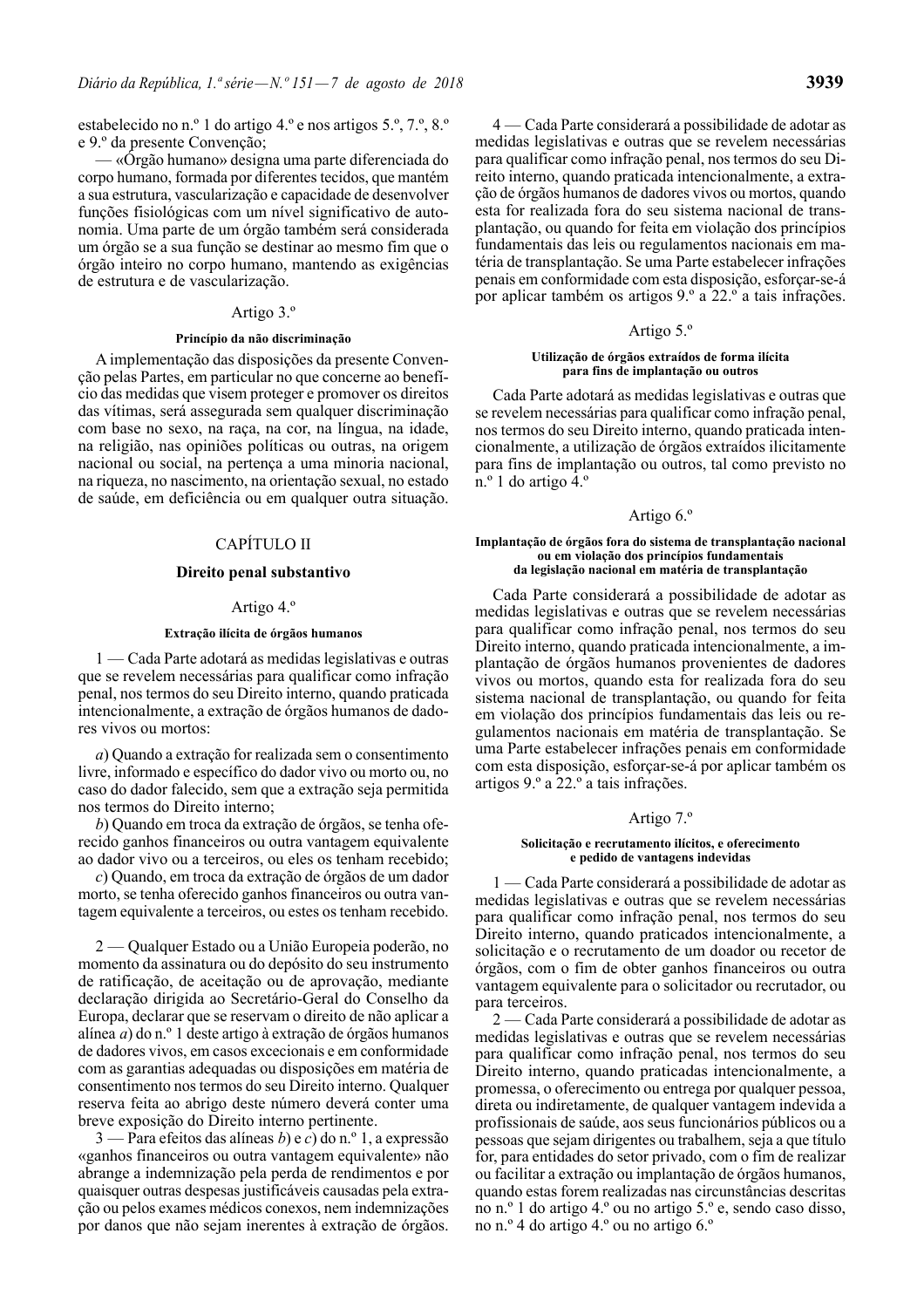3 — Cada Parte considerará a possibilidade de adotar as medidas legislativas e outras que se revelem necessárias para qualificar como infração penal, nos termos do seu Direito interno, quando praticados intencionalmente, o pedido ou o recebimento por parte de profissionais de saúde, dos seus funcionários públicos ou de pessoas que sejam dirigentes ou trabalhem, seja a que título for, para entidades do setor privado, de qualquer vantagem indevida, com o fim de realizar ou facilitar a extração ou implantação de órgãos humanos, quando estas forem realizadas nas circunstâncias descritas no n.º 1 do artigo 4.º ou no artigo 5.º e, se for caso disso, no n.º 4 do artigo 4.º ou no artigo 6.º

# Artigo 8.º

### **Preparação, preservação, armazenamento, transporte, transferência, receção, importação e exportação de órgãos humanos ilicitamente extraídos**

Cada Parte adotará as medidas legislativas e outras que se revelem necessárias para qualificar como infração penal, nos termos do seu Direito interno, quando praticados intencionalmente:

*a*) A preparação, a preservação e o armazenamento de órgãos humanos ilicitamente extraídos, tal como descrito no n.º 1 do artigo 4.º e, se for o caso, no n.º 4 do mesmo artigo;

*b*) O transporte, a transferência, a receção, a importação e a exportação de órgãos humanos ilicitamente extraídos, tal como descrito no n.º 1 do artigo 4.º e, se for caso disso, no n.º 4 do mesmo artigo 4.º

# Artigo 9.º

### **Auxílio, instigação e tentativa**

1 — Cada Parte adotará as medidas legislativas e outras que se revelem necessárias para qualificar como infração penal, quando praticados intencionalmente, o auxílio ou a instigação à prática de qualquer uma das infrações penais estabelecidas em conformidade com a presente Convenção.

2 — Cada Parte adotará as medidas legislativas e outras que se revelem necessárias para qualificar como infração penal a tentativa de praticar qualquer uma das infrações penais estabelecidas em conformidade com a presente Convenção.

3 — Qualquer Estado ou a União Europeia poderão, no momento da assinatura ou do depósito do seu instrumento de ratificação, de aceitação ou de aprovação, mediante declaração dirigida ao Secretário -Geral do Conselho da Europa, declarar que se reservam o direito de não aplicar, ou de aplicar apenas em condições ou casos específicos, o disposto no n.º 2 às infrações estabelecidas nos termos dos artigos 7.º e 8.º

# Artigo 10.º

### **Jurisdição**

1 — Cada Parte adotará as medidas legislativas e outras que se revelem necessárias para estabelecer a sua jurisdição relativamente às infrações penais estabelecidas em conformidade com a presente Convenção, quando a infração for cometida:

*a*) No seu território; ou

*b*) A bordo de um navio que arvore o pavilhão dessa Parte; ou

*c*) A bordo de uma aeronave registada em conformidade com as leis dessa Parte; ou

*d*) Por um dos seus nacionais; ou

*e*) Por uma pessoa que resida habitualmente no seu território.

2 — Cada Parte esforçar -se -á por tomar as medidas legislativas e outras que se revelem necessárias para estabelecer a sua jurisdição em relação a qualquer infração estabelecida em conformidade com a presente Convenção quando a infração for praticada contra um dos seus nacionais ou contra uma pessoa que resida habitualmente no seu território.

3 — Qualquer Estado ou a União Europeia poderão, no momento da assinatura ou do depósito do seu instrumento de ratificação, de aceitação ou de aprovação, mediante declaração dirigida ao Secretário -Geral do Conselho da Europa, declarar que se reservam o direito de não aplicar, ou de aplicar apenas em condições ou casos específicos, as regras de jurisdição definidas no n.º 1, alínea *e*), do presente artigo.

4 — Para a instauração do processo penal pela prática de infrações estabelecidas em conformidade com a presente Convenção, cada Parte tomará as medidas legislativas ou outras que se revelem necessárias para garantir que, no que respeita às alíneas *d*) e *e*) do n.º 1 do presente artigo, a sua jurisdição não dependa da prévia apresentação de queixa pela vítima ou de participação do Estado onde a infração tenha sido praticada.

5 — Qualquer Estado ou a União Europeia poderão, no momento da assinatura ou do depósito do seu instrumento de ratificação, de aceitação ou de aprovação, mediante declaração dirigida ao Secretário -Geral do Conselho da Europa, declarar que se reservam o direito de não aplicar, ou de aplicar apenas em condições ou casos específicos, o n.º 4 do presente artigo.

6 — Cada Parte adotará as medidas legislativas e outras que se revelem necessárias para estabelecer a sua jurisdição em relação às infrações estabelecidas em conformidade com a presente Convenção nos casos em que um alegado autor se encontre no seu território e essa Parte não o extradite para outro Estado, unicamente com fundamento na sua nacionalidade.

7 — Quando mais do que uma Parte invocar a sua jurisdição relativamente a uma alegada infração estabelecida em conformidade com a presente Convenção, as Partes envolvidas, quando adequado, consultar -se -ão com vista a determinar a jurisdição mais apropriada para exercer a ação penal.

8 — Sem prejuízo das regras gerais do Direito internacional, a presente Convenção não exclui qualquer jurisdição penal exercida por uma Parte em conformidade com o seu Direito interno.

# Artigo 11.º

### **Responsabilidade das pessoas coletivas**

1 — Cada Parte adotará as medidas legislativas e outras que se revelem necessárias para garantir que as pessoas coletivas possam responder pelas infrações estabelecidas em conformidade com a presente Convenção e praticadas em seu benefício por qualquer pessoa singular, quer esta aja individualmente ou na qualidade de membro de um órgão da pessoa coletiva, e que nela ocupe uma posição dominante baseada em:

*a*) Poderes de representação da pessoa coletiva;

*b*) Poderes para tomar decisões em nome da pessoa coletiva;

*c*) Poderes para exercer controlo no seio da pessoa coletiva.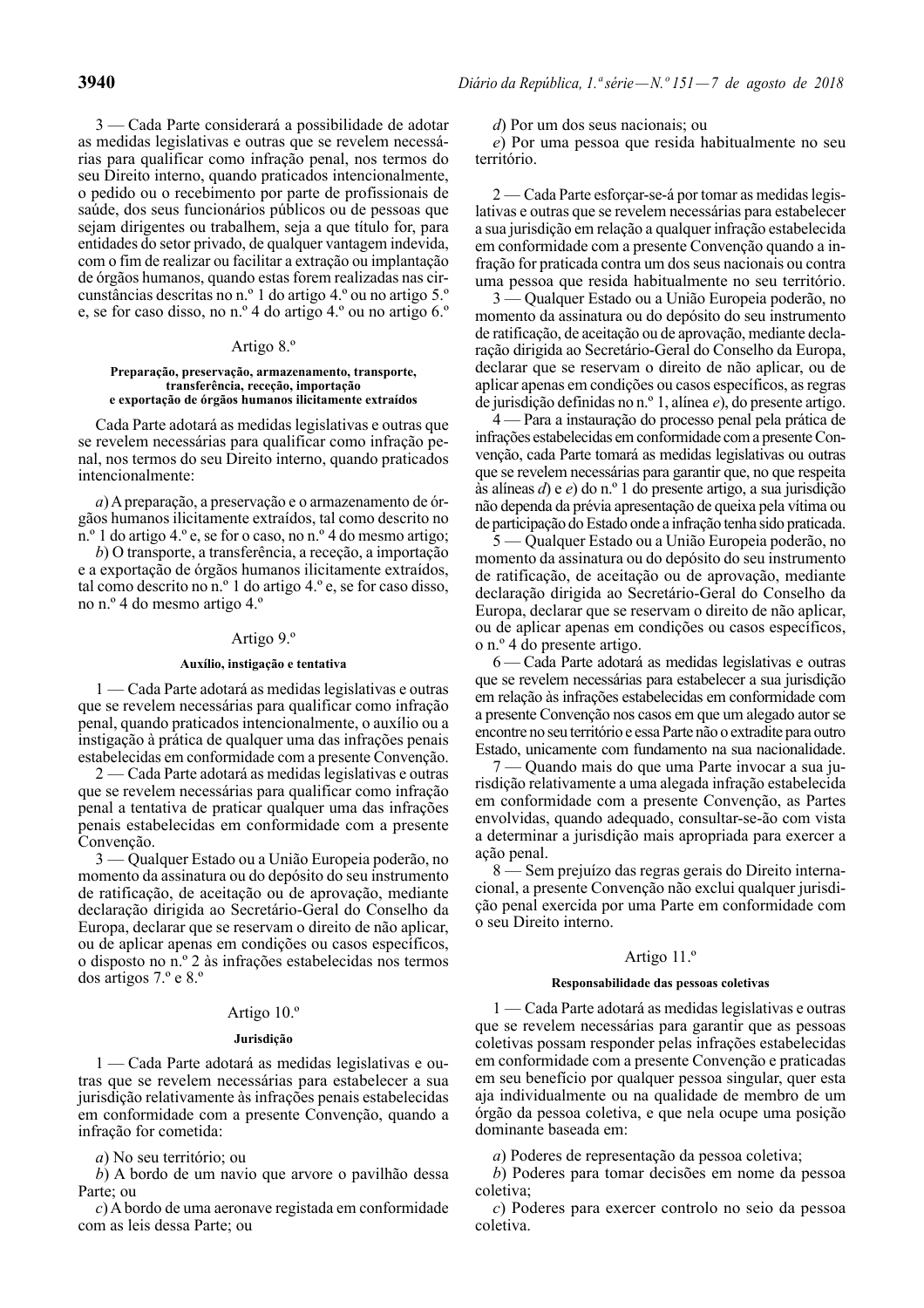2 — Para além dos casos previstos no n.º 1 do presente artigo, cada Parte adotará ainda as medidas legislativas e outras que se revelem necessárias para garantir que uma pessoa coletiva possa responder sempre que a falta de vigilância ou de controlo por parte de uma pessoa singular mencionada no n.º 1 tenha tornado possível a prática, por uma pessoa singular sujeita à autoridade da pessoa coletiva, de uma infração estabelecida em conformidade com a presente Convenção, em benefício dessa pessoa coletiva.

3 — De acordo com os princípios jurídicos de cada Parte, a responsabilidade de uma pessoa coletiva poderá ser de natureza penal, civil ou administrativa.

4 — Tal responsabilidade será estabelecida sem prejuízo da responsabilidade penal das pessoas singulares que tenham praticado a infração.

## Artigo 12.º

### **Sanções e medidas**

1 — Cada Parte adotará as medidas legislativas e outras que se revelem necessárias para garantir que as infrações estabelecidas em conformidade com a presente Convenção sejam punidas com sanções efetivas, proporcionais e dissuasivas. Para as infrações estabelecidas em conformidade com o n.º 1 do artigo 4.º e, se for caso disso, nos artigos 5.º e 7.º a 9.º, quando praticadas por pessoas singulares, essas sanções deverão incluir penas privativas de liberdade passíveis de dar origem a extradição.

2 — Cada Parte adotará as medidas legislativas e outras que se revelem necessárias para assegurar que as pessoas coletivas consideradas responsáveis ao abrigo do artigo 11.º sejam objeto de sanções efetivas, proporcionais e dissuasivas, incluindo sanções pecuniárias de natureza penal ou contraordenacional, e que poderão incluir outras medidas, tais como:

*a*) A interdição temporária ou permanente do exercício de atividade comercial;

*b*) Sujeição a vigilância judiciária;

*c*) Pena de dissolução.

3 — Cada Parte adotará as medidas legislativas e outras que se revelem necessárias para:

*a*) Autorizar a apreensão e declaração de perda a favor do Estado de produtos das infrações penais estabelecidas nos termos da presente Convenção, ou dos bens cujo valor corresponda a esses produtos;

*b*) Permitir o encerramento temporário ou permanente de qualquer estabelecimento utilizado para a prática de qualquer uma das infrações penais estabelecidas em conformidade com a presente Convenção, sem prejuízo dos direitos de terceiros de boa -fé, ou para interditar o autor dessa infração, a título temporário ou permanente e em conformidade com as disposições do Direito interno, de exercer uma atividade profissional ligada à prática de qualquer uma das infrações estabelecidas em conformidade com a presente Convenção.

# Artigo 13.º

### **Circunstâncias agravantes**

Cada Parte adotará as medidas legislativas e outras que se revelem necessárias para garantir que as seguintes circunstâncias, na medida em que ainda não façam parte dos elementos constitutivos da infração, possam, nos termos das disposições do Direito interno aplicáveis, ser consideradas como circunstâncias agravantes na determinação da sanção aplicável à prática de infrações estabelecidas em conformidade com a presente Convenção:

*a*) Quando da prática da infração tiver resultado a morte ou ofensa grave à integridade física ou mental da vítima;

*b*) Quando a infração tiver sido praticada por uma pessoa em abuso da sua posição;

*c*) Quando a infração tiver sido praticada no quadro de uma organização criminosa;

*d*) Quando o autor da infração tiver sido anteriormente condenado por infrações estabelecidas de acordo com a presente Convenção;

*e*) Quando a infração tiver sido praticada contra uma criança ou qualquer outra pessoa particularmente vulnerável.

### Artigo 14.º

### **Condenações anteriores**

Cada Parte adotará as medidas legislativas e outras que se revelem necessárias para que seja prevista a possibilidade de serem tomadas em consideração, no âmbito da determinação da medida concreta da pena, as sentenças condenatórias transitadas em julgado que tenham sido proferidas numa outra Parte, relativamente às infrações estabelecidas em conformidade com a presente Convenção.

# CAPÍTULO III

# **Direito Processual Penal**

# Artigo 15.º

### **Instauração e prosseguimento do processo**

Cada Parte adotará as medidas legislativas e outras que se revelem necessárias para assegurar que a investigação criminal e a instauração de processo penal pela prática de infrações estabelecidas em conformidade com a presente Convenção não dependam de queixa e que o processo possa prosseguir mesmo que haja desistência de queixa.

# Artigo 16.º

### **Investigação criminal**

Cada Parte adotará as medidas legislativas e outras que se revelem necessárias para, em conformidade com os princípios do seu Direito interno, assegurar uma investigação criminal eficaz e a instauração de processo penal pela prática de infrações estabelecidas em conformidade com a presente Convenção.

### Artigo 17.º

### **Cooperação internacional**

1 — As Partes cooperarão o mais amplamente possível entre si, em conformidade com as disposições da presente Convenção e implementando os instrumentos internacionais e regionais pertinentes aplicáveis e os acordos baseados em legislações uniformes ou recíprocas e o respetivo Direito interno, para efeitos de investigação ou de processos relativos às infrações estabelecidas em con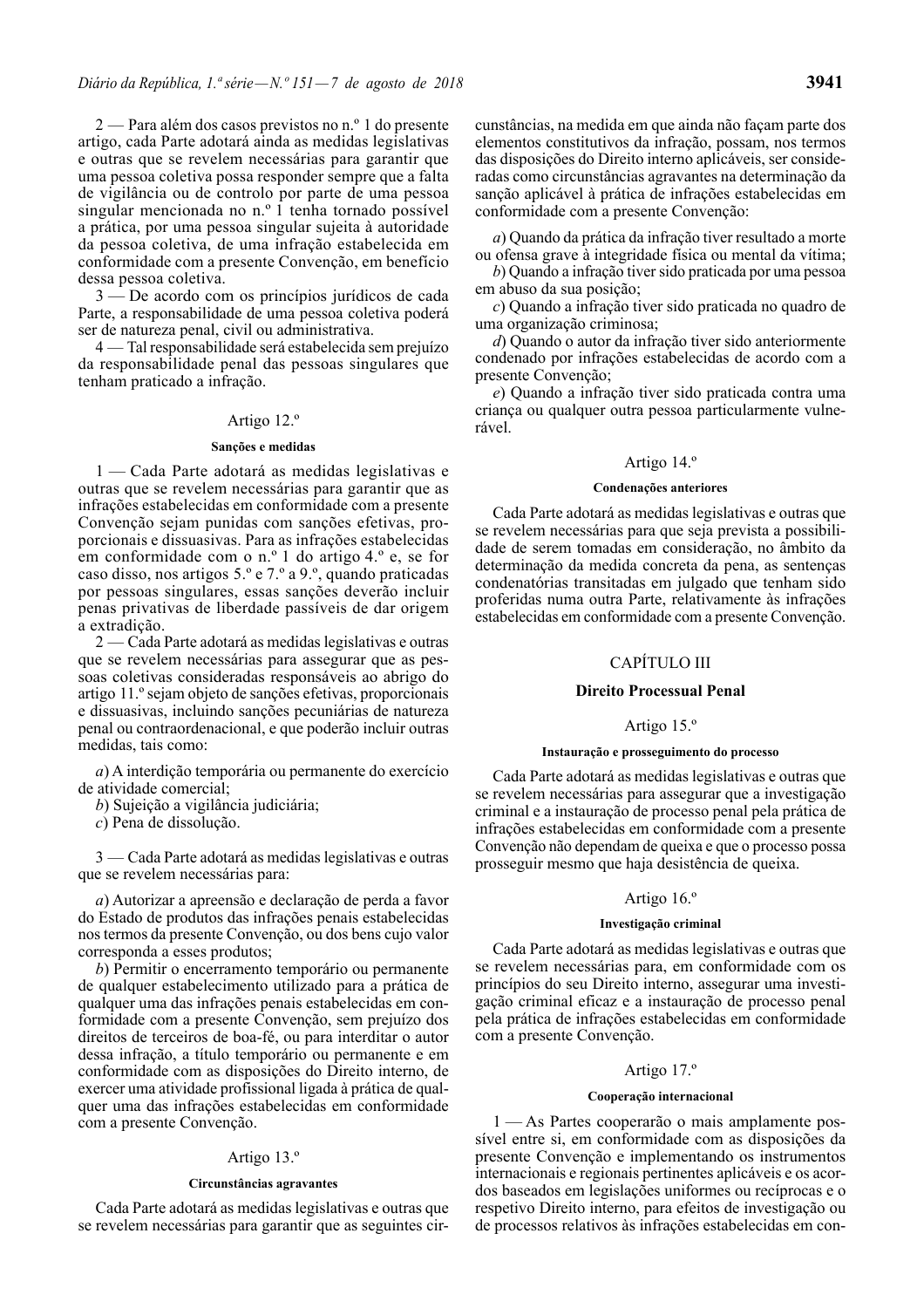formidade com a presente Convenção, incluindo no que se refere à apreensão e declaração de perda a favor do Estado.

2 — As Partes cooperarão o mais possível, nos termos dos tratados internacionais, regionais e bilaterais pertinentes aplicáveis no domínio da extradição e do auxílio judiciário mútuo em matéria penal relativos às infrações estabelecidas em conformidade com a presente Convenção.

3 — Se uma Parte que subordina a extradição ou o auxílio judiciário mútuo em matéria penal à existência de um tratado receber um pedido de extradição ou de auxílio judiciário mútuo em matéria penal de uma Parte com a qual não tenha celebrado um tal tratado, poderá, atuando em conformidade com as obrigações de Direito internacional e nas condições previstas pelo seu Direito interno, considerar a presente Convenção como a base jurídica para a extradição ou para o auxílio judiciário mútuo em matéria penal relativamente às infrações estabelecidas em conformidade com a presente Convenção.

# CAPÍTULO IV

# **Medidas de proteção**

## Artigo 18.º

### **Proteção das vítimas**

Cada Parte tomará as medidas legislativas e outras que se revelem necessárias para proteger os direitos e os interesses das vítimas de infrações estabelecidas em conformidade com a presente Convenção, nomeadamente:

*a*) Garantindo que as vítimas tenham acesso a informação relevante para o seu caso e necessárias à proteção da sua saúde e de outros direitos envolvidos;

*b*) Assistindo as vítimas na sua recuperação física, psicológica e social;

*c*) Prevendo, no seu Direito interno, o direito das vítimas a uma indemnização por parte dos perpetradores.

# Artigo 19.º

# **Estatuto das vítimas no âmbito de processos penais**

1 — Cada Parte adotará as medidas legislativas e outras que se revelem necessárias para proteger os direitos e os interesses das vítimas em todas as fases das investigações criminais e dos processos penais, em particular:

*a*) Informando -as dos seus direitos e dos serviços colocados à sua disposição e, a seu pedido, do seguimento dado à sua queixa, das acusações deduzidas, do andamento do processo — salvo em casos excecionais nos quais a gestão adequada do caso possa ser afetada negativamente por essa notificação —, bem como do seu papel no âmbito desse processo e do resultado final do seu processo;

*b*) Permitindo-lhes, em conformidade com as regras processuais de Direito interno aplicáveis, ser ouvidas, fornecer elementos de prova e, diretamente ou através de intermediário, expor as suas opiniões, necessidades e preocupações, e que estas sejam tidas em conta;

*c*) Disponibilizando -lhes serviços de apoio adequados para que os seus direitos e interesses sejam devidamente apresentados e tidos em conta;

*d*) Adotando medidas eficazes para assegurar a sua proteção, bem como a das suas famílias, contra atos de intimidação e de represália.

2 — Cada Parte assegurará às vítimas, desde o seu primeiro contacto com as autoridades competentes, o acesso a informação sobre processos judiciais e administrativos pertinentes.

3 — Cada Parte garantirá que as vítimas às quais seja possível assumir o estatuto de partes no processo penal têm acesso ao apoio judiciário, concedido em conformidade com o Direito interno e a título gratuito, sempre que tal se justifique.

4 — Cada Parte adotará as medidas legislativas e outras que se revelem necessárias para assegurar que as vítimas de uma infração estabelecida em conformidade com a presente Convenção e que seja praticada no território de uma Parte, que não seja aquela onde residam, possam apresentar uma queixa perante as autoridades competentes do seu Estado de residência.

5 — Cada Parte, através de medidas legislativas ou outras, de acordo com as condições definidas no seu Direito interno, preverá a possibilidade de grupos, fundações, associações ou organizações governamentais ou não -governamentais prestarem assistência e/ou apoio às vítimas, com o consentimento das mesmas, durante os processos penais referentes às infrações estabelecidas em conformidade com a presente Convenção.

### Artigo 20.º

### **Proteção de testemunhas**

1 — Cada Parte, dentro das suas possibilidades e de acordo com as condições previstas no seu Direito interno, assegurará uma proteção eficaz contra eventuais atos de represália ou de intimidação das testemunhas que, no âmbito de processos penais, deponham sobre infrações abrangidas pela presente Convenção e, quando necessário, aos seus familiares ou outras pessoas que lhes sejam próximas.

2 — O n.º 1 do presente artigo aplica-se igualmente às vítimas, quando estas sejam testemunhas.

# CAPÍTULO V

### **Medidas de prevenção**

# Artigo 21.º

### **Medidas a nível nacional**

1 — Cada Parte adotará as medidas legislativas e outras que se revelem necessárias para assegurar:

*a*) A existência de um sistema nacional transparente para a transplantação de órgãos humanos;

*b*) O acesso equitativo dos doentes a serviços de transplantação;

*c*) A adequada recolha, análise e troca de informação relativa às infrações abrangidas pela presente Convenção, em cooperação com todas as autoridades competentes.

2 — A fim de prevenir e combater o tráfico de órgãos humanos, cada Parte adotará as medidas adequadas para:

*a*) Prestar aos profissionais de saúde e funcionários competentes informação sobre a prevenção e o combate ao tráfico de órgãos humanos ou reforçar a sua formação nesse domínio;

*b*) Promover campanhas de sensibilização, dirigidas ao público em geral, sobre a ilegalidade e os perigos do tráfico de órgãos humanos.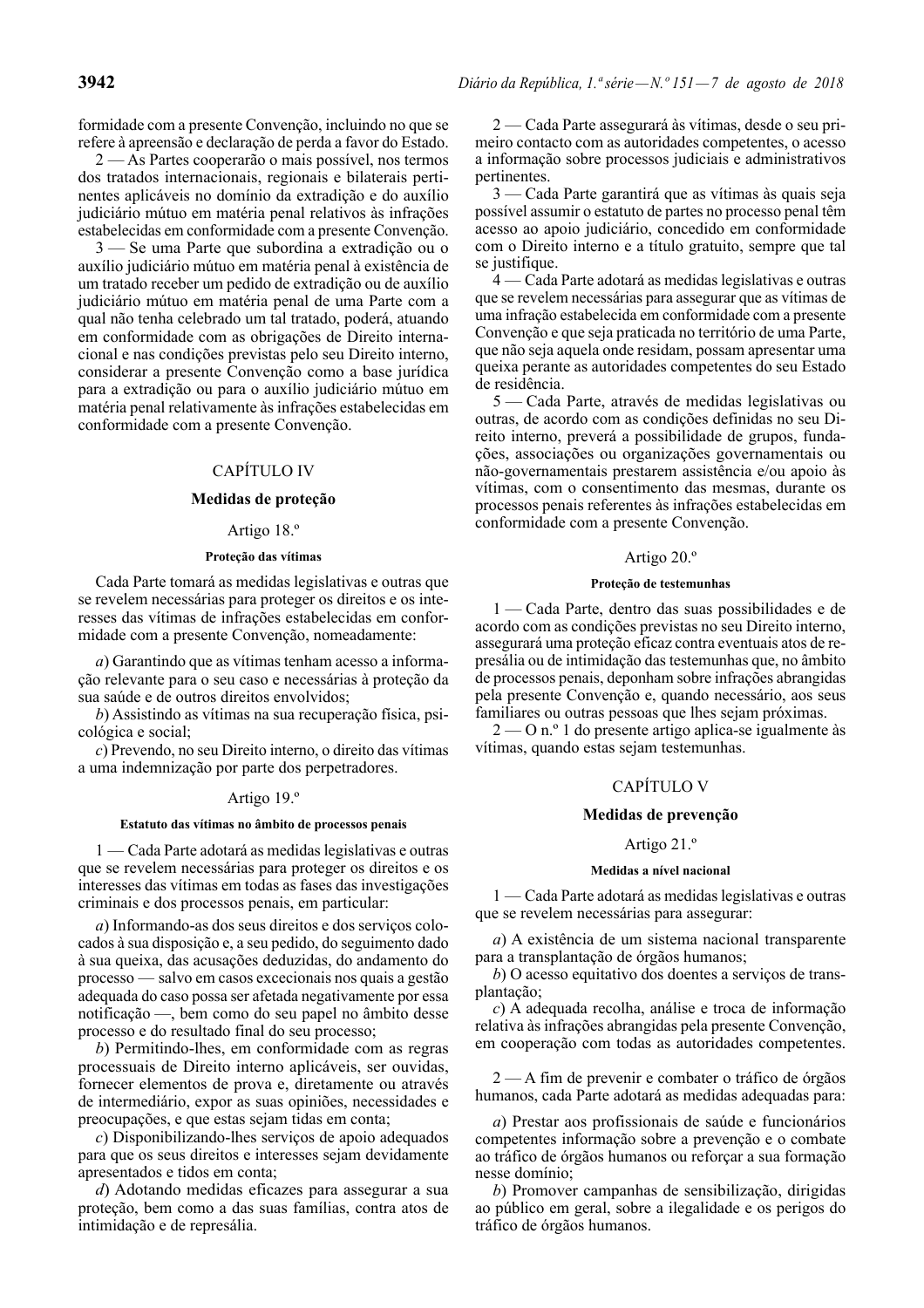3 — Cada Parte adotará as medidas legislativas e outras que se revelem necessárias para proibir a publicidade sobre a necessidade ou disponibilidade de órgãos humanos, quando tenha por intuito oferecer ou procurar obter ganhos financeiros ou outra vantagem equivalente.

# Artigo 22.º

### **Medidas a nível internacional**

As Partes cooperarão, o mais amplamente possível, para evitar o tráfico de órgãos humanos. Nomeadamente, as Partes:

*a*) Comunicarão ao Comité das Partes, quando este o solicite, o número de casos de tráfico de órgãos humanos dentro das suas respetivas competências;

*b*) Designarão um ponto de contacto nacional para a troca de informação relativa ao tráfico de órgãos humanos.

# CAPÍTULO VI

# **Mecanismo de acompanhamento**

# Artigo 23.º

## **Comité das Partes**

1 — O Comité das Partes será composto por representantes das Partes na Convenção.

2 — O Comité das Partes será convocado pelo Secretário- -Geral do Conselho da Europa. A sua primeira reunião realizar -se -á no prazo de um ano após a entrada em vigor da presente Convenção para o décimo signatário que a tenha ratificado. O Comité reunir -se -á, subsequentemente, sempre que pelo menos um terço das Partes ou o Secretário- -Geral o solicitem.

3 — O Comité das Partes adotará o seu próprio regulamento interno.

4 — O Comité das Partes será assistido pelo Secretariado do Conselho da Europa no desempenho das suas funções.

5 — Uma Parte Contratante que não seja membro do Conselho da Europa deverá contribuir para o financiamento do Comité das Partes segundo a modalidade a decidir pelo Comité de Ministros, após consulta dessa Parte.

### Artigo 24.º

### **Outros representantes**

1 — A Assembleia Parlamentar do Conselho da Europa, o Comité Europeu para os Problemas Criminais (CDPC), bem como outros comités intergovernamentais ou científicos competentes do Conselho da Europa, nomearão um representante para o Comité das Partes, de modo a contribuir para uma abordagem multissetorial e multidisciplinar.

2 — O Comité de Ministros poderá convidar outros órgãos do Conselho da Europa a nomear um representante para o Comité das Partes após consulta deste último.

3 — Representantes de organismos internacionais pertinentes poderão ser admitidos como observadores junto do Comité das Partes, de acordo com o procedimento estabelecido pelas normas aplicáveis do Conselho da Europa.

4 — Representantes de organismos oficiais pertinentes das Partes poderão ser admitidos como observadores junto do Comité das Partes, de acordo com o procedimento estabelecido pelas normas aplicáveis do Conselho da Europa.

5 — Representantes da sociedade civil e, em particular, das organizações não -governamentais, poderão ser admitidos como observadores junto do Comité das Partes, de acordo com o procedimento estabelecido pelas normas aplicáveis do Conselho da Europa.

6 — Na nomeação de um representante nos termos dos n.<sup>os</sup> 2 a 5 do presente artigo, deverá ser assegurada uma representação equilibrada dos diferentes setores e disciplinas.

 $7$  — Os representantes nomeados nos termos dos n.<sup>os</sup> 1 a 5 do presente artigo participarão nas reuniões do Comité das Partes sem direito de voto.

## Artigo 25.º

## **Funções do Comité das Partes**

1 — O Comité das Partes supervisionará a implementação da presente Convenção. O regulamento interno do Comité das Partes determinará o procedimento para avaliar a implementação da presente Convenção, utilizando para o efeito uma abordagem multissetorial e multidisciplinar.

2 — O Comité das Partes facilitará também a recolha, a análise e a troca de informações, de experiências e de boas práticas entre os Estados, com vista a melhorar a sua capacidade de prevenção e de combate ao tráfico de órgãos humanos. O Comité poderá recorrer aos conhecimentos especializados de outros comités e órgãos competentes do Conselho da Europa.

3 — Além disso, o Comité das Partes, conforme adequado:

*a*) Facilitará a utilização e a implementação efetivas da presente Convenção, incluindo a identificação de quaisquer problemas que possam surgir e dos efeitos de qualquer declaração ou reserva formuladas ao abrigo da presente Convenção;

*b*) Emitirá um parecer sobre qualquer questão relativa à aplicação da presente Convenção e facilitará a troca de informações sobre desenvolvimentos jurídicos, políticos ou tecnológicos significativos;

*c*) Fará recomendações específicas às Partes sobre a implementação da presente Convenção.

4 — O Comité Europeu para os Problemas Criminais (CDPC) será periodicamente informado sobre as atividades referidas nos n. $\degree$ 1, 2 e 3 do presente artigo.

# CAPÍTULO VII

### **Relação com outros instrumentos internacionais**

# Artigo 26.º

### **Relação com outros instrumentos internacionais**

1 — A presente Convenção não prejudica os direitos nem as obrigações decorrentes de disposições de outros instrumentos internacionais dos quais as Partes na presente Convenção sejam Partes ou venham a tornar -se Partes e que contenham disposições sobre matérias reguladas pela presente Convenção.

2 — As Partes na Convenção poderão celebrar entre si acordos bilaterais ou multilaterais sobre as matérias tratadas na presente Convenção, a fim de complementar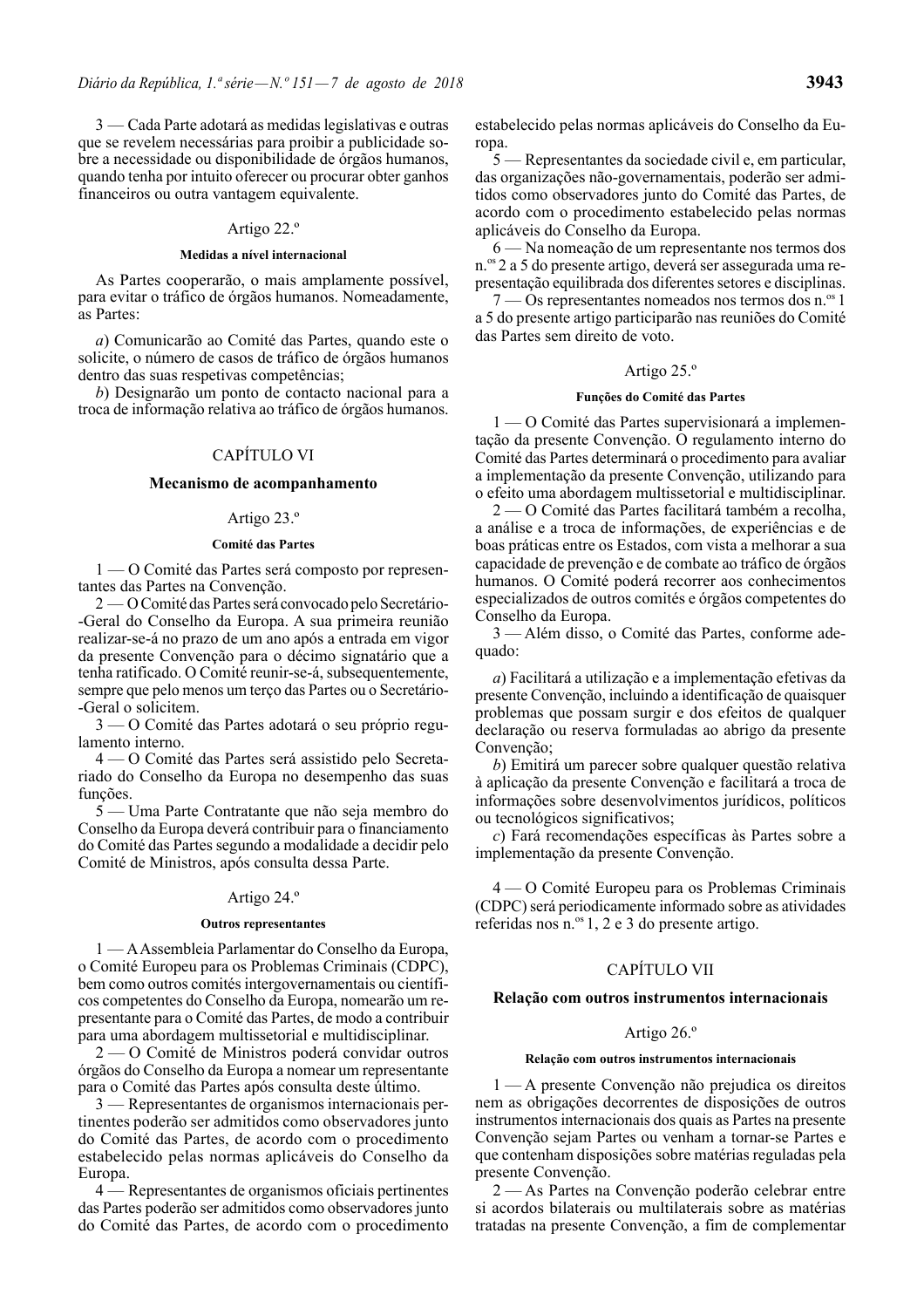ou reforçar as disposições da mesma ou de facilitar a implementação dos princípios nela consagrados.

# CAPÍTULO VIII

# **Emendas à Convenção**

# Artigo 27.º

## **Emendas**

1 — Qualquer proposta de emenda à presente Convenção apresentada por uma Parte será comunicada ao Secretário -Geral do Conselho da Europa e transmitida por este aos Estados membros do Conselho da Europa, aos Estados não -membros com estatuto de observadores junto do Conselho da Europa, à União Europeia e a qualquer Estado que tenha sido convidado a assinar a presente Convenção.

2 — Qualquer emenda proposta por uma das Partes será comunicada ao Comité Europeu para os Problemas Criminais (CDPC), bem como aos outros comités intergovernamentais ou científicos competentes do Conselho da Europa, que apresentarão ao Comité das Partes os seus pareceres sobre a emenda proposta.

3 — O Comité de Ministros do Conselho da Europa examinará a emenda proposta e o parecer apresentado pelo Comité das Partes e, após ter consultado as Partes na presente Convenção que não sejam membros do Conselho da Europa, poderá adotar a emenda de acordo com a maioria prevista na alínea *d*) do artigo 20.º do Estatuto do Conselho da Europa.

4 — O texto de qualquer emenda adotada pelo Comité de Ministros nos termos do n.º 3 do presente artigo será comunicado às Partes, com vista à sua aceitação.

5 — Qualquer emenda adotada de acordo com o n.º 3 deste artigo entrará em vigor no primeiro dia do mês seguinte ao termo de um período de um mês após a data em que todas as Partes tiverem informado o Secretário -Geral da sua aceitação.

# CAPÍTULO IX

# **Cláusulas finais**

## Artigo 28.º

### **Assinatura e entrada em vigor**

1 — A presente Convenção será aberta à assinatura dos Estados membros do Conselho da Europa, da União Europeia e dos Estados não-membros que gozem do estatuto de observador junto do Conselho da Europa. Estará ainda aberta à assinatura de qualquer outro Estado não membro do Conselho da Europa, a convite do Comité de Ministros. A decisão de convidar um Estado não membro a assinar a Convenção será tomada de acordo com a maioria prevista na alínea *d*) do artigo 20.º do Estatuto do Conselho da Europa, e por voto unânime dos representantes dos Estados contratantes com direito de assento no Comité de Ministros. Esta decisão será tomada após ter sido obtido o acordo unânime dos outros Estados/União Europeia que tenham manifestado o seu consentimento em vincular -se à presente Convenção.

2 — A presente Convenção está sujeita a ratificação, a aceitação ou a aprovação. Os instrumentos de ratificação, de aceitação ou de aprovação serão depositados junto do Secretário -Geral do Conselho da Europa.

3 — A presente Convenção entrará em vigor no primeiro dia do mês seguinte ao termo de um período de três meses após a data na qual cinco signatários, incluindo pelo menos três Estados membros do Conselho da Europa, tenham manifestado o seu consentimento em vincular -se à presente Convenção, em conformidade com o disposto no número anterior.

4 — Se um Estado ou a União Europeia manifestarem posteriormente o seu consentimento em vincular -se à presente Convenção, a mesma entrará em vigor no primeiro dia do mês seguinte ao termo de um período de três meses após a data do depósito do seu instrumento de ratificação, de aceitação ou de aprovação.

## Artigo 29.º

### **Aplicação territorial**

1 — Qualquer Estado ou a União Europeia poderão, no momento da assinatura ou do depósito do seu instrumento de ratificação, de aceitação ou de aprovação, indicar o território ou os territórios aos quais será aplicável a presente Convenção.

2 — Qualquer Parte poderá, em qualquer momento posterior, mediante declaração dirigida ao Secretário -Geral do Conselho da Europa, estender a aplicação da presente Convenção a qualquer outro território indicado na declaração, relativamente ao qual assegure as relações internacionais ou em cujo nome esteja autorizada a assumir compromissos. A Convenção entrará em vigor, relativamente a esse território, no primeiro dia do mês seguinte ao termo de um período de três meses após a data de receção da declaração pelo Secretário -Geral.

3 — Qualquer declaração feita nos termos dos dois números anteriores poderá ser retirada, no que respeita a qualquer território nela indicado, através de notificação dirigida ao Secretário -Geral do Conselho da Europa. A retirada produzirá efeitos no primeiro dia do mês seguinte ao termo de um período de três meses após a data de receção da notificação pelo Secretário -Geral.

# Artigo 30.º

### **Reservas**

1 — Qualquer Estado ou a União Europeia poderão declarar, no momento da assinatura ou do depósito do seu instrumento de ratificação, de aceitação ou de aprovação, uma ou mais do que uma das reservas previstas no n.<sup>o</sup> 2 do artigo 4.<sup>o</sup>, no n.<sup>o</sup> 3 do artigo 9.<sup>o</sup> e nos n.<sup>os</sup> 3 e 5 do artigo 10.º

2 — Qualquer Estado ou a União Europeia poderão ainda, no momento da assinatura ou do depósito do seu instrumento de ratificação, de aceitação ou de aprovação, declarar que se reservam o direito de aplicar o artigo 5. $\degree$  e os n. $\frac{\dot{\ }^8}$  2 e 3 do artigo 7. $\degree$  apenas quando as infrações sejam praticadas para fins de implantação, ou para fins de implantação e outros especificados pela Parte.

3 — Não será aceite nenhuma outra reserva à presente Convenção.

4 — Cada Parte que tenha formulado uma reserva poderá, a qualquer momento, retirá -la, no todo ou em parte, através de notificação dirigida ao Secretário -Geral